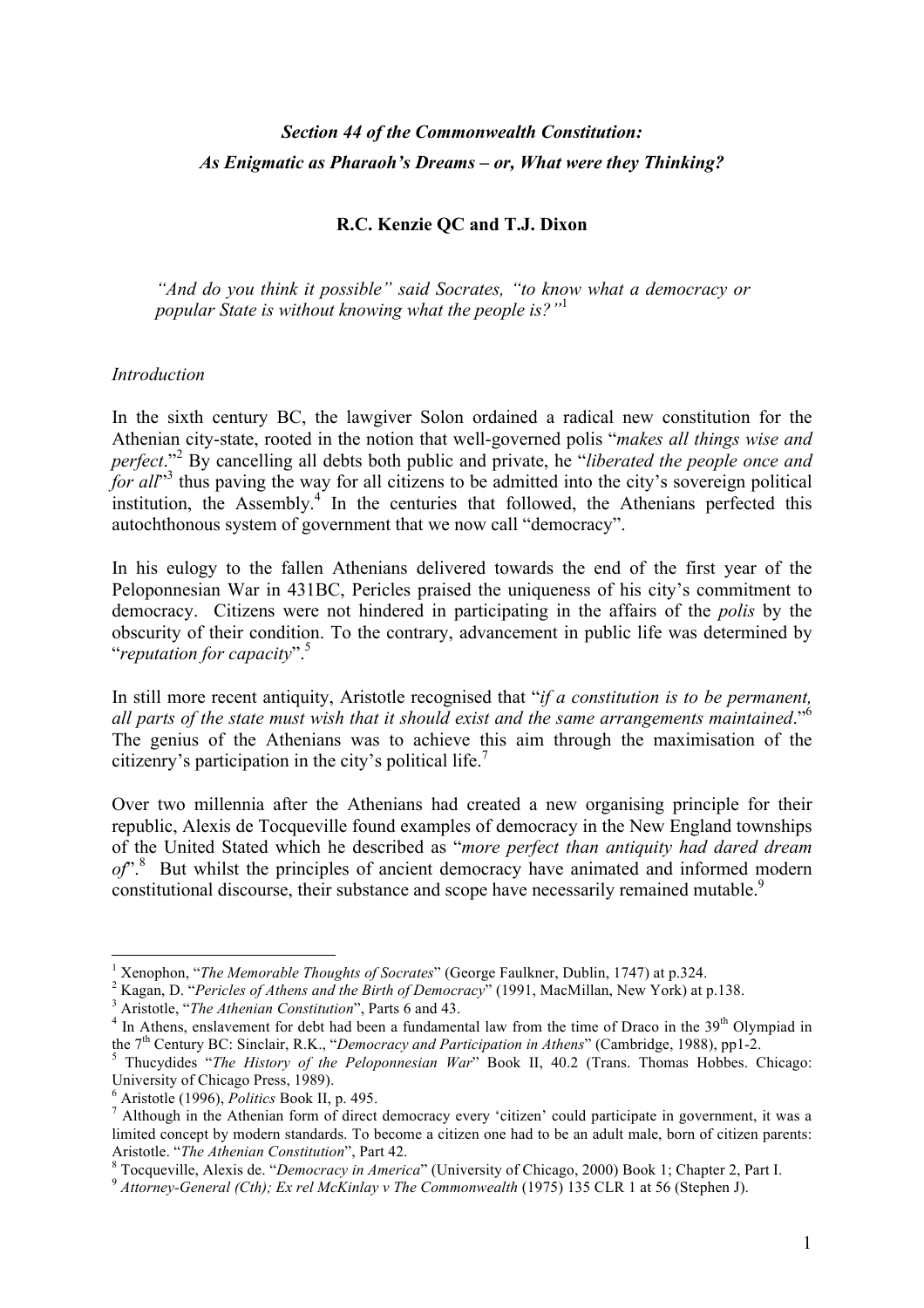The very nature of direct participation in the Athenian model meant that people were not prevented from taking part in politics by the pursuit of their own economic interests. To Pericles, both rich and poor were the "*same people .. concerned both with their own private business and with political matters; even those who turn their attention chiefly to their own affairs do not lack judgment about politics*."<sup>10</sup>

Coevally with the time when Athenian tyrants were being seen off, the Romans were busy expelling their last King.<sup>11</sup> Livy rejoiced that the affairs, civil and military, of the Roman people "*were henceforward free*".12 But unlike the Athenian democracy, the republic that replaced the Roman *rex* restricted the role of the citizen assemblies by means of powerful annually-elected magistrates and a permanent, aristocratic Senate.<sup>13</sup>

Senators in the Roman Republic were not paid an emolument as the property qualifications for membership guaranteed the patrician class control of the body. The ethical requirements of senators were, however, significant. Senators could not engage in banking or be party to any form of public contract, they could not own a ship that was large enough to participate in foreign commerce, and they could not leave Rome without permission from their fellow senators<sup>14</sup>

Despite the distinctly undemocratic character of Roman Republic, its institutions nevertheless served as models for subsequent political theory and practice in the Western tradition. Alexander Hamilton claimed that the Republic had "*attained to the utmost height of human greatness*."15

By contrast, the Athenian model of "direct" democracy, centred as it was on the citizenry (*demos*) who governed with plenary competence<sup>16</sup>, was not considered by the Framers of the US Constitution to be the ideal blueprint for an enduring polity. James Madison rejected the Athenian notion that large numbers of people could meet together to legislate: "*Had every Athenian citizen been a Socrates, every Athenian assembly would still have been a mob.*" 17 It was this deep distrust of human nature and suspicion of tyranny of the majority that led the U.S. Framers to favour institutions comprised of representative bodies over the whims of mob rule.

The new American Constitution therefore deliberately eschewed what many had understood to be the central features of democracy: the sovereignty of majority rule, the autonomy of communities, and the direct participation of the citizenry. Instead, a representative form of government was created to cater for the exigencies of the new nation and that involved "*the* 

<sup>&</sup>lt;sup>10</sup> Pericles' Funeral Oration in Thucydides "*The History of the Peloponnesian War*" Book II, 40.2 (Trans.

Thomas Hobbes; University of Chicago Press, 1989).<br><sup>11</sup> King Tarquinius Superbus was deposed in 509BC; the Athenian tyrant Hippias was ousted in 510BC by<br>Athenian opposition and Spartan intervention.

<sup>&</sup>lt;sup>12</sup> Livy, "*The Early History of Rome. Books I-V of The History of Rome from Its Foundation*" (Harmondsworth, Penguin, 1971) Book 2.<br><sup>13</sup> Lintott, A. "*The Constitution of the Roman Republic*" (1999, Oxford University Press) at p.34.

<sup>&</sup>lt;sup>14</sup> Byrd, R.C., "*The Senate of the Roman Republic*" (1995, US Govt. Printing Office, Washington) at p.36.<br><sup>15</sup> *The Federalist* No.34 (Hamilton).<br><sup>16</sup> Sinclair, R.K., "Democracy and Participation in Athens" (Cambridge, 1 *Greece*": *Federalist* No.14.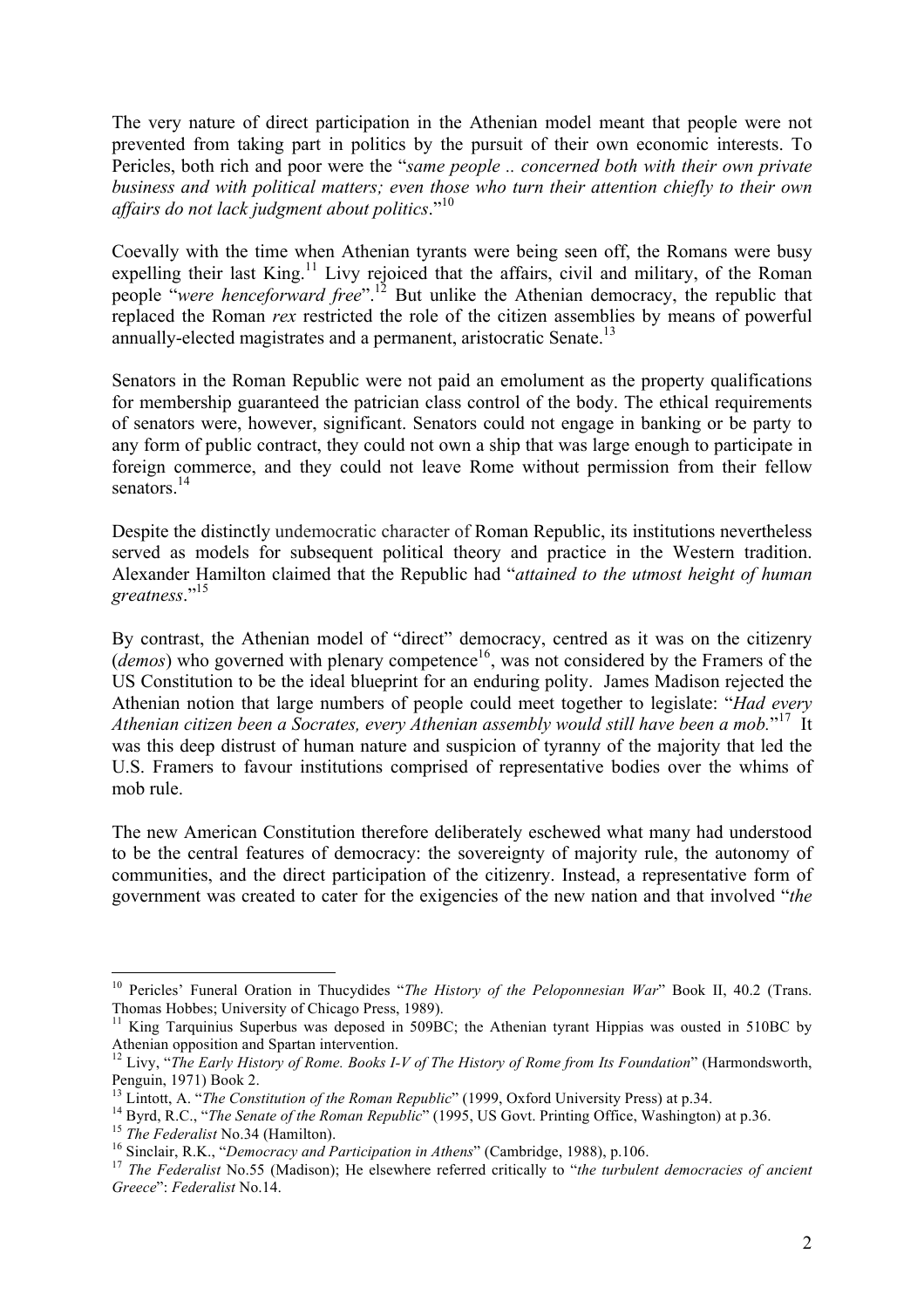*total exclusion of the people, in their collective capacity, from any share*" in the American government. $18$ 

Far from creating a more perfect, indissoluble union truly representative of the new nation's population, the U.S. Framers had a narrow vision of what "*We the People of the United States*" entailed.<sup>19</sup> Echoing the themes in Pericles funeral oration<sup>20</sup>, Abraham Lincoln in his oration commemorating the fallen at Gettysburg in 1863 used possibly the most lapidary of perorations to signify exactly what was at stake in that great conflict: "*government of the people, by the people, and for the people*". That is, that the institution of truly representative government might "*perish from the earth*". 21

The very nature of representative democracy meant that the choice of suitable electors became critical to both the quality and to the very legitimacy of this form of government. Madison wrote of the danger of "*Men of factious tempers, of local prejudices, or of sinister designs, may, by intrigue, by corruption, or by other means*" betraying the interests of the people.<sup>22</sup> No longer could conflicts of interest be tolerated.

Edmund Burke's vision of the representative nonpareil was one whose duty to his electorate was "*to sacrifice his repose, his pleasures, his satisfactions, to theirs; and above all, ever, and in all cases, to prefer their interest to his own*."23 Hamilton wrote, "*Nothing was more to be desired than that every practicable obstacle should be opposed to cabal, intrigue, and corruption.*" <sup>24</sup> Self-interest and bias occasioned by venal causes had to be weeded out and eradicated. To this end, Thomas Jefferson wrote that "*In questions of power then, let no more be heard of confidence in man, but bind him down from mischief by the chains of the Constitution*".<sup>25</sup>

The US Constitution, born as it was out of revolution and infected with a deep suspicion of human nature, was designed to limit the influence of its elected officials through checks and balances on government power. By contrast, the Australian Constitution was designed to create a more effective instrument of the popular will in the already flourishing democracies found in the colonies.<sup>26</sup>

<sup>&</sup>lt;sup>18</sup> *The Federalist* No.63 (Madison).<br><sup>19</sup> The "three-fifths" clause in Article I of the U.S. Constitution created a system of 'virtual representation' which increased the representation of the slave-holding States based on slave numbers, whilst denying the right to vote to slaves themselves: Akhil Reed Amar, "*America's Constitution, A Biography*", (Random House, 2005), Chapters 2, 10.

<sup>&</sup>lt;sup>20</sup> Louis Warren, "Abraham Lincoln's Gettysburg Address: An Evaluation" (Charles E. Merrill Publishing Co. 1946), p. 18".

 $21$  As revolutionary as Fifteenth Amendment was in enfranchising former bondsmen, women would not achieve the right to vote until 1920 with the passage of the Nineteenth Amendment. The Suffrage Revolution marked the largest numerical extension of the franchise in American history: Akhil Reed Amar, "*America's Unwritten Constitution*" (Basic Books, 2013) at Chapter 7.<br><sup>22</sup> The Federalist No. 10 (Madison).<br><sup>23</sup> Speech to the electors of Bristol. 3 Nov. 1774 in Burke, E. "*The Works of the Right Honorable Edmund* 

*Burke*" (London: John C. Nimmo, 1899), Vol. II, p. 95; see also *The King v Boston* (1923) 33 CLR 386 at 400 (Isaacs and Rich JJ).<br> $^{24}$  The Federalist No. 68 (Hamilton).

<sup>&</sup>lt;sup>25</sup> Resolutions Adopted by the Kentucky General Assembly – "*The Papers of Thomas Jefferson*", Volume 30: 1 January 1798 to 31 January 1799 (Princeton University Press, 2003), pp.550-56. <sup>26</sup> Gageler, S. "Foundations of Australian Federalism and the Role of Judicial Review" (1987) 17(3) *Federal* 

*Law Review* 162 at pp.171-172.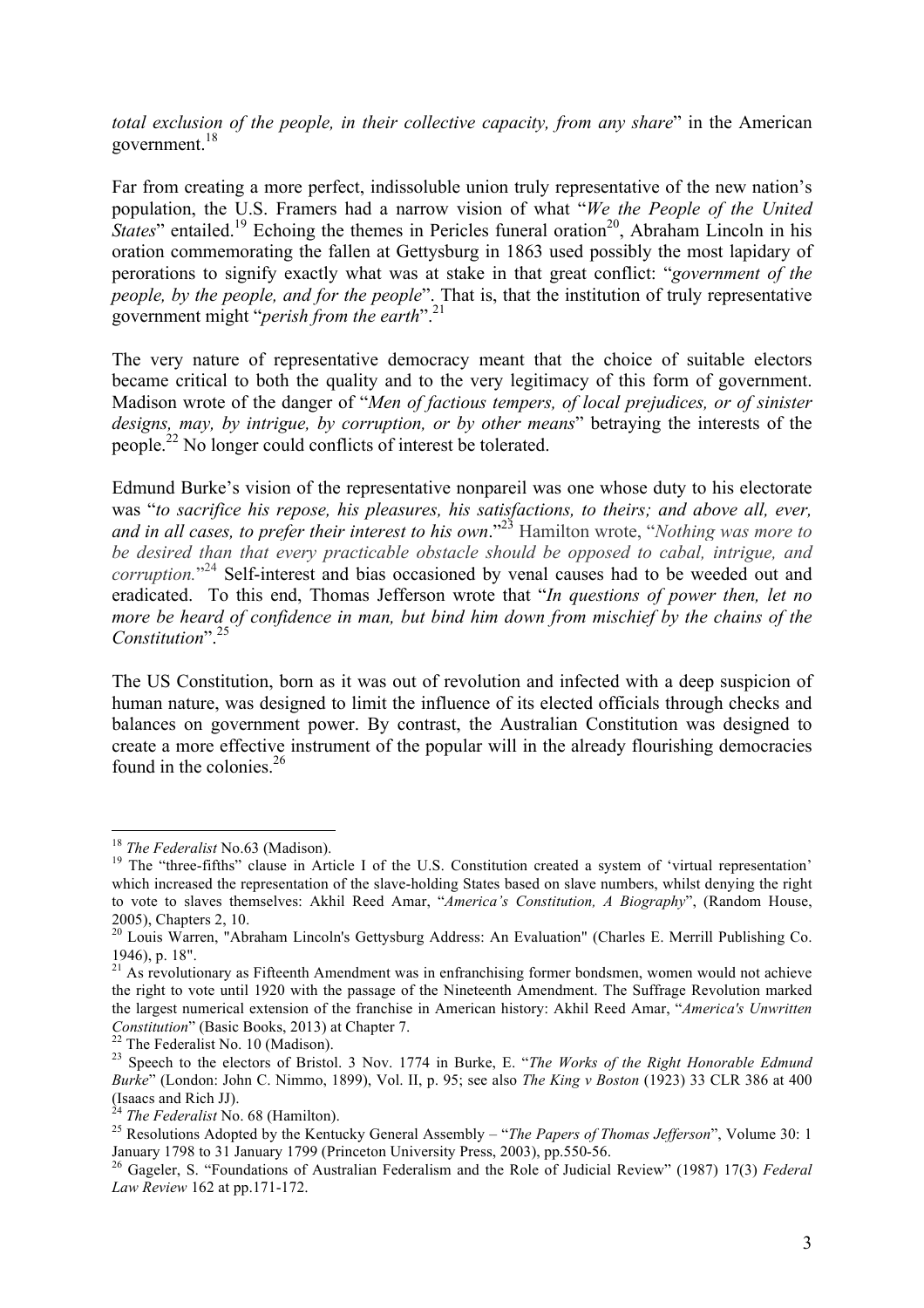#### *The Australian Experience*

The Framers of the Australian Constitution, in the course of second Federal Convention held in Adelaide in 1897, declared that the purpose of Federation was "*to enlarge the powers of self-government of the people of Australia*."27

To achieve this aim, the Framers borrowed heavily from the US Constitutional model in terms of structure and terminology. However, unlike the U.S. blueprint, they included the institution of responsible government which "*created the British heart in an otherwise American federal body*".<sup>28</sup> It is now settled law in Australia that the Constitution prescribes and gives effect to a system of representative government taken from the U.S model, and responsible government taken from the English model.<sup>29</sup>

Our government is 'representative' because parliamentarians are "*directly chosen by the People*" 30. The "*great underlying principle*" which informs the core requirement of the system of representative democracy in the Constitution is that the rights of individuals are sufficiently secured by ensuring to each, as far as possible, an equal share in political power.<sup>31</sup> Thus legislative provisions which operate without 'substantial justification' to impose legal or practical exclusions from the franchise offend this core requirement and are liable to be struck down as invalid. $32$ 

The Australian system of government is 'responsible' because (subject to the Constitution's Federal structure<sup>33</sup>) the Governor-General exercises the Executive power of the Commonwealth on the advice of his or her Ministers, and those Ministers hold office for only so long as they have the confidence of the lower house of Parliament.<sup>34</sup> That confidence is ultimately confirmed or denied by the operation of the electoral process.

Section 34(2) of the Australian Constitution requires that, to be member of the House of Representatives (and thus the Senate also<sup>35</sup>), a person "*must be a subject of the Queen, either natural*‑*born or for at least five years naturalized under a law of the United Kingdom, or of a Colony which has become or becomes a State, or of the Commonwealth, or of a State*".

 <sup>27</sup> Convention Debates, Adelaide (1897), 17, p.395; see also *Federal Commissioner of Taxation v Munro* [1926] HCA 58; (1926) 38 CLR 153 at 178 (Isaacs J).

<sup>28</sup> Gageler, S. "Foundations of Australian Federalism and the Role of Judicial Review" (1987) 17(3) *Federal*  Law Review 162 at p.172.<br><sup>29</sup> Lange v Australian Broadcasting Corporation [1997] HCA 25; (1997) 189 CLR 520 at 557-559.<br><sup>30</sup> Sections 7 and 24 of the Constitution, read in context, require the members of the Senate and the

Representatives to be directly chosen at periodic elections by the people of the States and of the Commonwealth respectively; Attorney-General (Cth); Ex rel McKinlay v The Commonwealth (1975) 135 CLR 1 at 56.

<sup>&</sup>lt;sup>31</sup> Australian Capital Television Pty Ltd v The Commonwealth [1992] HCA 45; (1992) 177 CLR 106 at 139-140 (Mason CJ, citing Harrison Moore, *The Constitution of the Commonwealth of Australia*, (1902) at 329).

 $32$  Roach v Electoral Commissioner (2007) 233 CLR 162 (regarding the disenfranchisement of prisoners); Rowe *v Electoral Commissioner* (2010) 243 CLR 1 (regarding the time available to enrol to vote after the calling of an election).

<sup>33</sup> *R v Kirby; Ex parte Boilermakers' Society of Australia* [1956] HCA 10; (1956) 94 CLR 254 at 275 per Dixon CJ, McTiernan, Fullagar and Kitto JJ.

<sup>34</sup> Section 64 of the *Constitution*; *Williams v Commonwealth (No 1)* [2012] HCA 23; 248 CLR 156 at [56]-[61] (French CJ), at [568]-[571] (Keifel J); *McCloy v State of New South Wales* [2015] HCA 34; (2015) 89 ALJR 857 at [104] (Gageler J); *cf Egan v Willis* [1998] HCA 71; (1998) 195 CLR 424 at 451, [42] per Gaudron, Gummow and Hayne JJ.

 $35$  Section 16.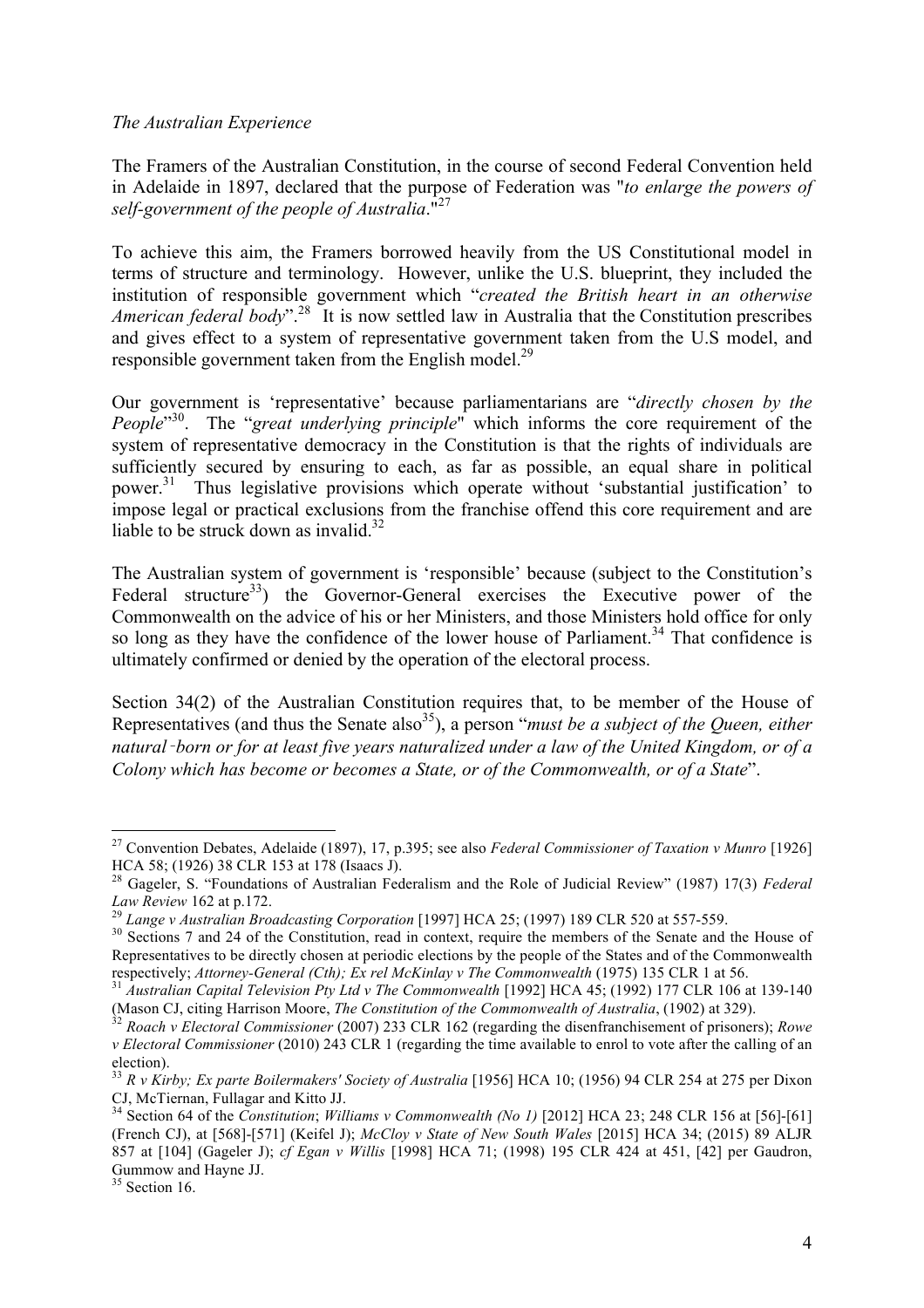The Commonwealth Constitution does not provide a definition of citizenship, nor an express power over it.<sup>36</sup> The concept of citizenship is found only in section 44(i), and only then by reference to citizenship "of a foreign power". Thus at Federation no legal category of Australian citizen existed.

Whilst the US Constitution uses the concept of citizenship as a qualification for the president and members of Congress, the term 'citizen' was not employed in England where people who owed allegiance to the monarch were known as 'subjects'. It was not until the *Nationality and Citizenship Act 1948* (Cth) that Australians were distinguished from other British subjects by citizenship, and only then by reference to residence and rights of movement. But there never was a common law notion of "British subject" rendered into an immutable element of "the law of the Constitution".<sup>37</sup>

### *Qualifications for the office in the UK and the USA*

English nationality was traditionally founded on the principle of *jus soli*: all persons born within the realm became subjects of the monarch. This was to be contrasted with *jus sanguinis* tradition found in continental civil law countries.<sup>38</sup> But this described the common law position. Important exceptions were, however, developed by statute.<sup>39</sup>

In 1350, during the Hundred Years War while Edward III's subjects were fighting in France, the statute *De Natis Ultra Mare* was enacted declaring that children born "*beyond the Sea*" to British subjects "*shall have and enjoy the same Benefits and Advantages*" as their parents in regard to the right of inheritance.<sup>40</sup>

The statute of Edward III was referred to by Coke some two and a half centuries later in his report of *Calvin's Case* (1608).<sup>41</sup> Calvin brought a suit complaining that the defendants had dispossessed him of his freehold property. The Defendants argued that the writs were inadmissible as Calvin was an alien by virtue of the fact that he had been born "*within [James's] kingdom of Scotland, and out of the allegiance of the said lord the King of his kingdom of England*."<sup>42</sup> The King's Bench found for Calvin, and in doing so determined that a person born within any territory held by the King of England – including Scotland from 1603 - could enjoy the benefits of English law, and would in turn owed allegiance to the sovereign.<sup>43</sup> However, people born in Scotland before James' ascension as King of England would enjoy no such rights or protection. *Calvin's Case* is therefore a clear articulation of the common-law rule that a person's status was vested at birth, and based upon place of birth (that is, the *jus soli*).

Under the English *Act of Settlement of 1701*, although paving the way for the reigns of the Hanoverian monarchs, some of whom had never set foot in Britain, naturalized foreigners could not serve in either of the houses of Parliament or Privy Council, have grants of land, or

<sup>&</sup>lt;sup>36</sup> cf section 51(xix).<br><sup>37</sup> Shaw v Mima [2003] HCA 72; 218 CLR 28 at [29] (Gleeson CJ, Gummow and Hayne JJ).<br><sup>38</sup> William Blackstone "Commentaries" (Bernard Gavit ed., Washington Law Book Co. 1941) pp.156–57.<br><sup>39</sup> The C

considered British subjects, as were the children of the Monarch, and the children of ambassadors.

<sup>40 25</sup> Ed III, ch 2; Keechang Kim "*Aliens in Medieval Law: The Origins of Modern Citizenship*" (Cambridge University Press, 2000) at p.116-117.

<sup>&</sup>lt;sup>41</sup> *Calvin v. Smith* (1608) 7 Co Rep 1a; 77 Eng. Rep. 377 (K.B).<br><sup>42</sup> 77 Eng. Rep 377 at p.380. <sup>43</sup> 77 Eng. Rep 377 at p.409.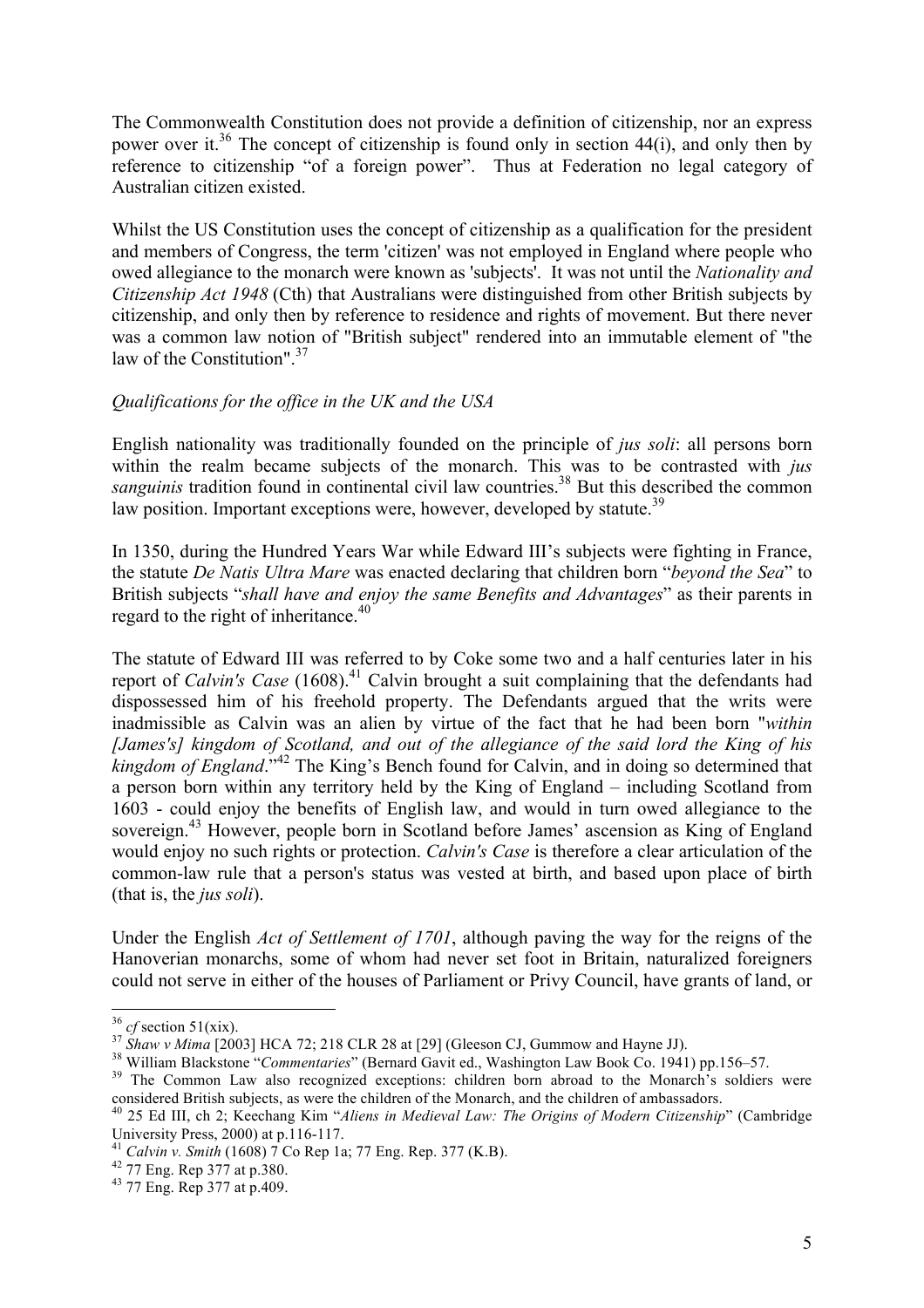enjoy any office or place of trust, either civil or military.<sup>44</sup> However, the children of "*all*" *natural born Subjects born out of the Ligeance of Her Majesty*" were taken to be "*natural born Subjects of this Kingdom*".45

The US Constitution also contains 'natural born' qualifications. It imposes three eligibility requirements on the Presidency - the person must be at least 35 years of age, a natural born citizen, and a resident for at least the prior 14 years.<sup>46</sup>

*Calvin's Case* was one of the most important English common-law decisions adopted by courts in the early history of the United States.<sup>47</sup> *Jus soli* was thus in force in all the English colonies upon this continent down to the time of the Declaration of Independence, and in the United States afterwards, and continued to prevail under the Constitution as originally established.<sup>48</sup> Yet at the same time, the Framers were cognisant that British law gave natural born citizen-status to foreign-born children.

Despite the American Framers' familiarity with the status of received law, the question of who qualifies as a "*natural born citizen*" remains vexed, not least because of the stakes involved. The birthright eligibility of many candidates for the office of President has been called into question.<sup>49</sup>

The origin of the "natural born" requirement in the U.S. is thought to lie in a letter John Jay wrote to George Washington. Jay wrote "Permit me to hint, whether it would not be wise & seasonable to provide a strong check to the admission of Foreigners into the administration of our national Government; and to declare expressly that the Command in chief of the american army shall not be given to, nor devolve on, any but a natural *born* Citizen."50 The sentiments in Jay's letter are thought to reflect the Framers' fear that a foreign interloper was being courted by certain factions to take up a Crown and rule as King in the place of a chief magistrate.<sup>51</sup> Alexander Hamilton had also recognised that "*One of the weak sides of republics, among their numerous advantages, is that they afford too easy an inlet to foreign corruption.*" 52

The deliberations of the Philadelphia Convention shed little light on the subject matter of what was intended by the "natural born" requirement.<sup>53</sup> The Committee on Detail initially submitted without comment a recommendation that the President be a citizen and a resident for twenty-one years. The Committee of Eleven changed the wording to "*natural born* 

 <sup>44</sup> 12 and 13 Will. 3 c 2 – s.3: "*no person born out of the kingdoms of England, Scotland or Ireland or the dominions thereunto belonging, although he be naturalised or made a denizen (except such as are born of English parents)..*". <sup>45</sup> *Foreign and Protestants Naturalization Act*, 1708, 7 Ann., c. 5, § 3; Parliament later extended the rule to the

grandchildren of natural born subjects, allowing the transmission of British nationality by descent down to the

second generation abroad: *British Nationality Act*, 1772, 13 Geo. 3, c. 21.<br><sup>46</sup> By virtue of the Twelfth Amendment, the qualifications for Vice President are the same.<br><sup>47</sup> Price, P. J. (1997). "Natural Law and Birthrigh

<sup>&</sup>lt;sup>48</sup> Following these precedents, the Supreme Court in *US v Wong Kim Ark* 169 U.S. 649, 658 (1898) held that a child born in the United States to foreign nationals became a US citizen at birth.

<sup>&</sup>lt;sup>49</sup> See for example discussion in Han, W., "*Beyond Presidential Eligibility: The Natural Born Citizen Clause as a Source of Birthright Citizenship" Drake Law Review, Vol. 58, No. 2, (2010) at 463.* 

a board every Britan emergency Branch L. Story, "Commentaries on the Constitution of the United States" §1473 (1833).<br>
<sup>51</sup> Akhil Reed Amar, "America's Constitution: A Biography", (Random House, 2005), Chapter 4.<br>
<sup>52</sup> The

*Hundred Years of Uncertainty*" Yale LJ 97 (1988): 881 at 885.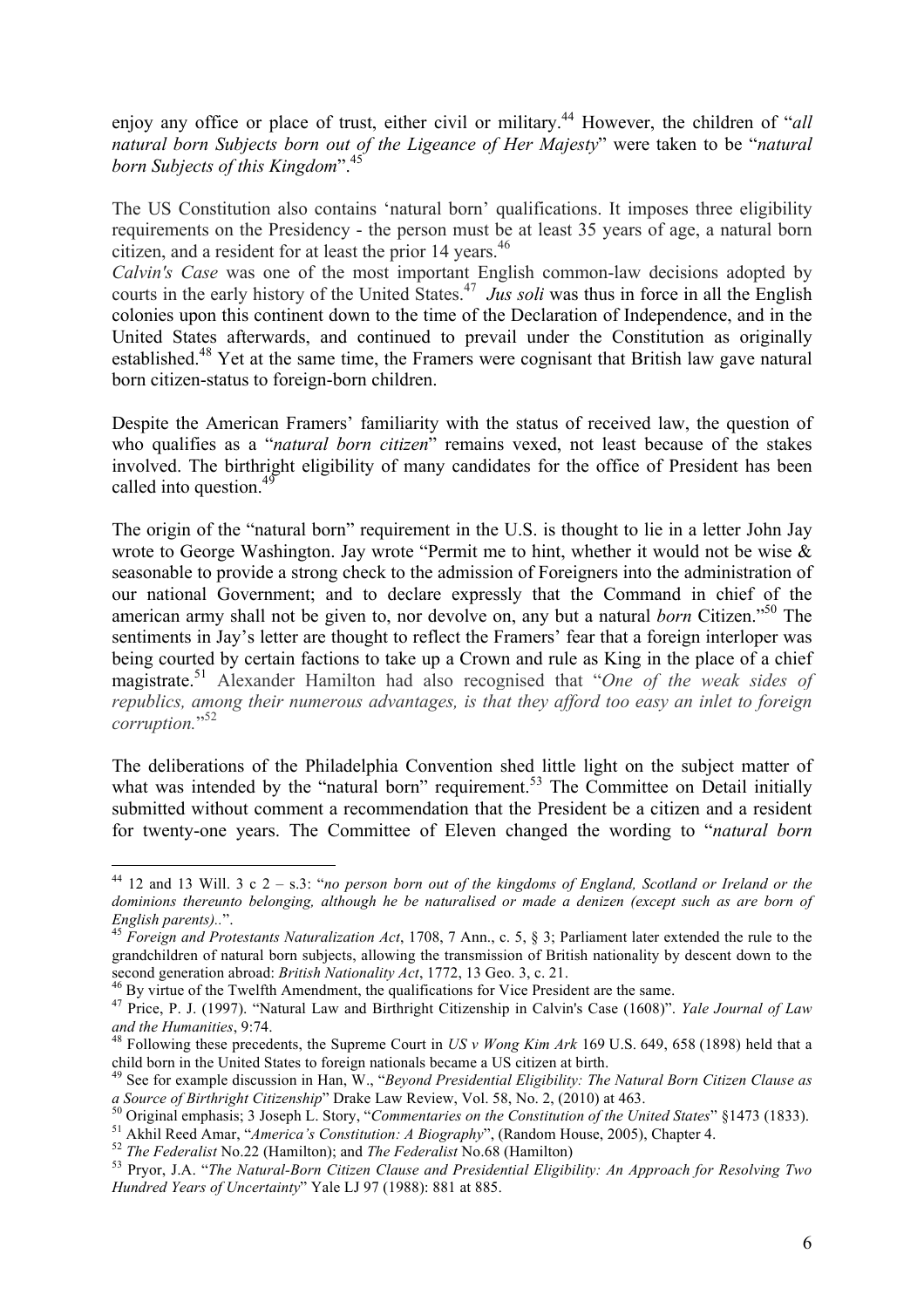*citizen*" without explanation, and the Convention ultimately adopted the modified provision without debate.<sup>54</sup>

There are strong contextual reasons to suggest "natural born" was intended to mean born within the borders of the USA (ie, a *jus soli* interpretation). The 'natural born' stipulation is not repeated in the text which sets out the qualifications required for members of Congress.<sup>55</sup>

To add to the irreducible ambiguity, the Framers permitted "*a Citizen of the United States, at the time of the Adoption of this Constitution*" to serve as President.<sup>56</sup> Thus it was not until 1837 and the presidency of Martin van Buren, the eighth President, that a person born in the USA was elected to office.

In the absence of a definitive interpretation by the Supreme Court, the academic consensus appears to be that the better reading is based on a "*naturalized*-born" approach. This approach dismisses the binary *jus soli/jus sanguinis* bases for construing the expression, and instead recognises the power inherent in Congress to determine the meaning of the phrase "natural born".

Congress has power in Article I to "*establish an uniform Rule of Naturalization*". If one draws a connection between 'natural' in Article II and 'naturalization' in Article I, then it follows that *natural*ization can create *natural* citizens.57

Support for this construction is found in the text of the *Naturalization Act of 1790*. Passed by the first Congress, which contained many of the Framers, the Act declared that "*the children of citizens of the United States, that may be born beyond sea, or out of the limits of the United States, shall be considered as natural born citizens*".58

On this view, which appears to be the prevailing account at present, children born abroad of American parentage would be eligible for the Presidency, so long as the citizenship rules in place at the time of their birth so provided.<sup>59</sup>

#### *Qualification and Disqualification for Congress under the US Constitution*

There are only three standing qualifications for U.S. Senator or Representative in Congress, which are expressly set out in the U.S. Constitution: age (25 for the House, 30 for the Senate); citizenship (at least seven years for the House, nine years for the Senate); and inhabitancy in the state at the time elected.<sup>60</sup> These constitutional qualifications are the exclusive prerequisites for being a Member of Congress, and they may not be altered or added to by Congress or by any State unilaterally.<sup>61</sup> Once a person meets those constitutional qualifications, that person, if elected, is constitutionally qualified to serve in Congress, even if under indictment or a convicted felon.

<sup>&</sup>lt;sup>54</sup> 1 *The Debates in the Several State Conventions* (Jonathan Elliot editor, 1907) at pp.256–57 (2nd ed, 1836).<br><sup>55</sup> Article I, sections 2, cl 2 & 3, cl 3 in respect of membership of the House and Senate respectively.<br><sup></sup>

<sup>&</sup>lt;sup>58</sup> Act of Mar. 26, 1790, ch. 3, 1 Stat. 103 (repealed 1795).<br><sup>59</sup> Akhil Reed Amar, "*America's Constitution: A Biography*", (Random House, 2005), Chapter 4, note 91.<br><sup>60</sup> Article I, Section 3, clause 3 for Senators; and

<sup>(1995);</sup> *Cook v. Gralike*, 531 U.S. 510 (2001).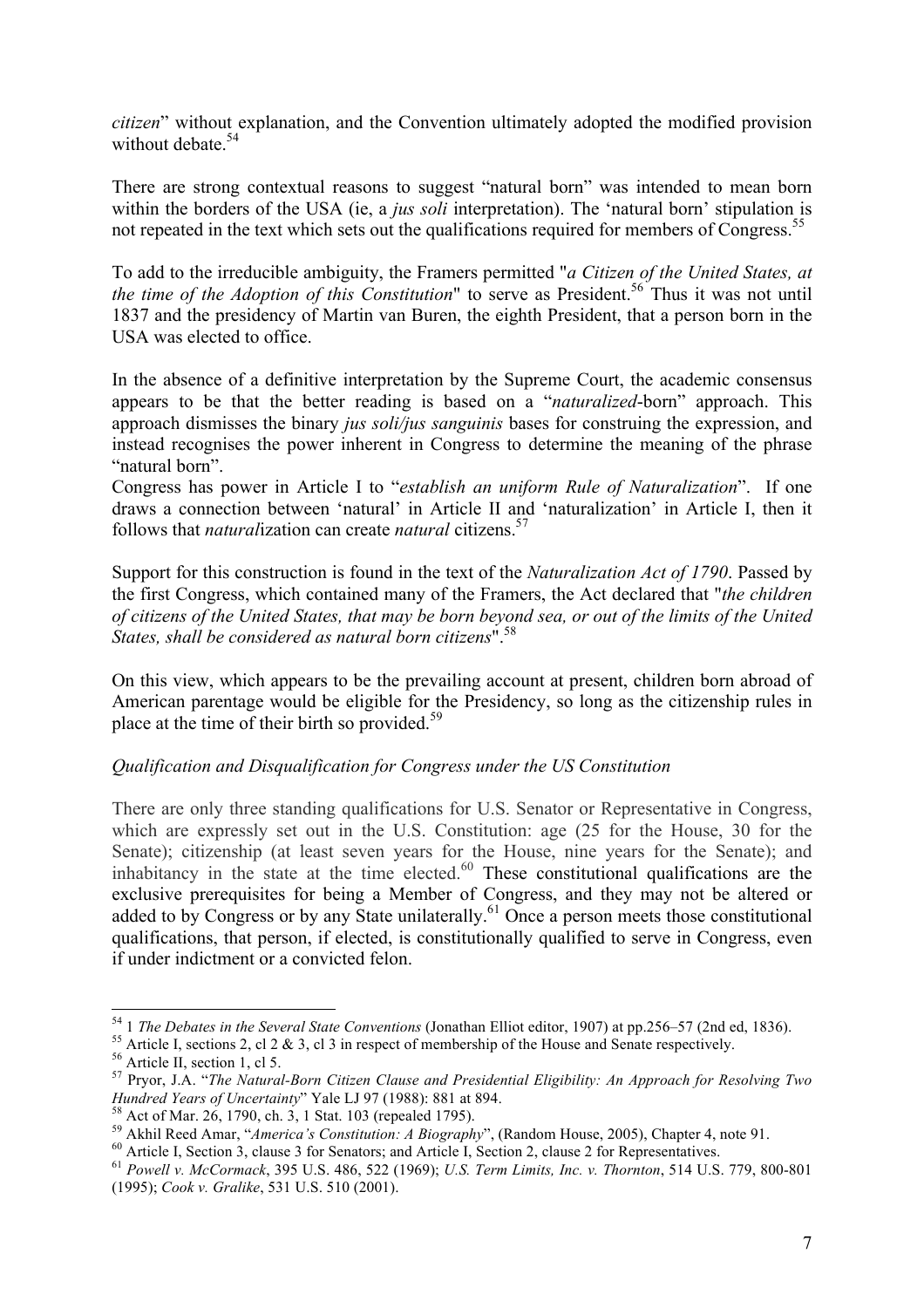The U.S. Constitution expressly delegates to each house of Congress the authority to judge the qualifications for office of its own Members.<sup>62</sup> By a simple majority, a house of Congress can *exclude* a member based on the standing qualifications prescribed in the Constitution, and no more.<sup>63</sup>

The question of "qualifications" does not, however, foreclose each house of Congress from judging a Member's "fitness" for office in a disciplinary proceeding. Each house of Congress has significant discretion to discipline misconduct that is adjudged to be worthy of censure, reprimand, or expulsion from Congress. No specific guidelines exist regarding actionable grounds for congressional discipline under the constitutional authority of each house to punish its own Members. As a disciplinary matter, a member of either house may be *expelled* upon a vote of two-thirds of the members present in the house and voting. $64$ 

In the U.S. Senate, 15 Senators have been expelled, 14 during the Civil War period for disloyalty to the Union (one expulsion was later revoked by the Senate), and one Senator was expelled in 1797 for other disloyal conduct. The House of Representatives has expelled five Members - three for disloyalty to the Union, and two after conviction of various criminal corruption charges.<sup>65</sup>

The U.S. Constitution also provides that "no Person holding any Office under the United States, shall be a Member of either House during his continuance in Office."<sup>66</sup> This provision is a prohibition on dual office holding, and is a recognition of the strict separation of powers inherent in the Constitution. Persons holding "civil office" can be removed and disqualified by the process of impeachment in the House of Representatives, and trial and conviction in the Senate<sup>67</sup>

No express constitutional disability or "disqualification" from Congress exists for the conviction of a crime, other than under the Fourteenth Amendment for certain treasonous conduct by someone who has taken an oath to support the Constitution.<sup>68</sup>

This Fourteenth Amendment's constitutional disqualification provision was applied against Victor Berger, a prominent member of the Socialist Party and a newspaper editor who wrote against the United States' entry into World War I. By the time he presented himself for membership to the House in May of 1919, he had been convicted and sentenced to 20 years' imprisonment for violating the *Espionage Act of 1917*, but was out on bail pending appeal. Congress formed a special committee and concluded that he was disqualified for disloyalty, and declared the seat vacant.<sup>69</sup> Wisconsin held a special election to fill the vacant seat, and re-elected Berger a second time. The House again refused to seat him. Berger was re-elected in 1922, 1924 and 1926.

A similar experience occurred in Britain. John Wilkes had been expelled from Parliament for "*seditious libel*" against the Crown. In the special election to fill the vacancy, Wilkes was re-

 $62$  Article I, Section 5, clause 1. In 1972, the future Vice President Joe Biden was elected to the Senate shortly before his 30th birthday, but reached his 30th birthday in time for the swearing-in ceremony in January 1

<sup>&</sup>lt;sup>63</sup> *Powell v. McCormack*, 395 U.S. 486, 550.<br>
<sup>64</sup> Article I, Section 5, clause 2.<br>
<sup>65</sup> Maskell, J., "*Qualifications of Members of Congress*" (CRS Report R41946) at pp.19-20.<br>
<sup>66</sup> Article I, Section 6, clause 2.<br>
<sup>67</sup>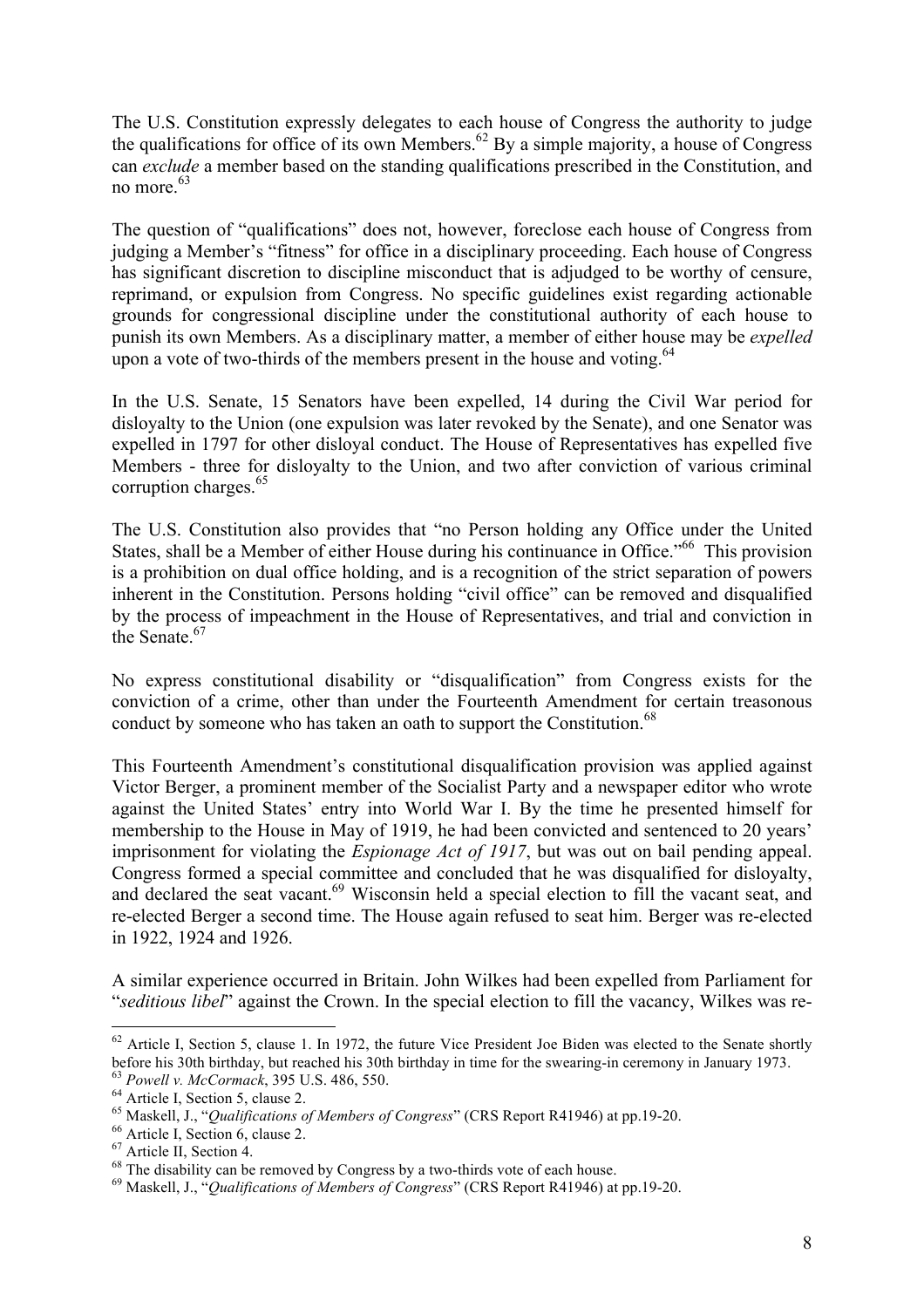elected, but again excluded by the House of Commons. Wilkes was eventually elected to the next Parliament, and was successful in having his previous exclusions expunged from the record<sup>70</sup>

The Wilkes case was an important lesson that steeled the commitment of the U.S. Framers to entrenching only minimal qualifications to hold elective office so as to further the fundamental principle of electoral choice. This broad principle incorporated at least two fundamental ideas. First, the egalitarian concept that the opportunity to be elected was open to all. Secondly, the critical postulate that sovereignty is vested in the people, and that sovereignty confers on the people the right to choose freely their representatives to the National Government<sup> $71$ </sup>

As was the case with the intent of the U.S. Framers, the "high purpose" of the electoral process in Australia is to maximize participation in the public affairs of the body politic.<sup>72</sup> That ideal is tempered by considerations of fitness for office, probity of character, loyalty to country and the absence of conflicting interests.

### *Eligibility to sit in Parliament under the Commonwealth Constitution*

In attempting to divine where the constitutional balance was struck between these egalitarian ideals and the legitimacy of the national institutions, just what the Framers did envision, "*must be divined from materials almost as enigmatic as the dreams Joseph was called upon to interpret for Pharaoh*".73

The Australian Framers created a two-tier system of regulation of membership of parliament. The Constitution stipulates qualifications for elected office<sup>74</sup>, as well as grounds of ineligibility and disqualification.<sup>75</sup>

Sections 16 and 34 of the Constitution stipulated age and nationality requirements for qualification, until the Parliament 'otherwise provides'. Parliament did provide otherwise in 1918 by enacting the *Commonwealth Electoral Act 1918*. Section 163 of the Act now requires a candidate to be 18 years of age, an Australian citizen, and be entitled to vote.

The second tier of regulation is through the disqualifications contained in section 44 of the Constitution. The Framers decided to constitutionally entrench these provisions dealing with membership of the Parliament, disqualifying candidates and members who are foreign citizens or persons convicted of treason or offences punishable by more than 12 months imprisonment, and those denying bankrupts and holders of offices of profit under the Crown membership of either House.

#### *Section 44 – Modern Context, History and Content*

Section 44 of the Constitution, the text of which is set out in the annex to this Paper, is found in Chapter 1 of the Constitution, which provides for a system of representative government

<sup>&</sup>lt;sup>70</sup> Maskell, J., "*Qualifications of Members of Congress*" (CRS Report R41946) at p.9.<br><sup>71</sup> U.S. Term Limits, Inc. v. Thornton, 514 U.S. 779, 793-794 (1995).<br><sup>72</sup> Langer v The Commonwealth [1996] HCA 43; (1996) 186 CLR 3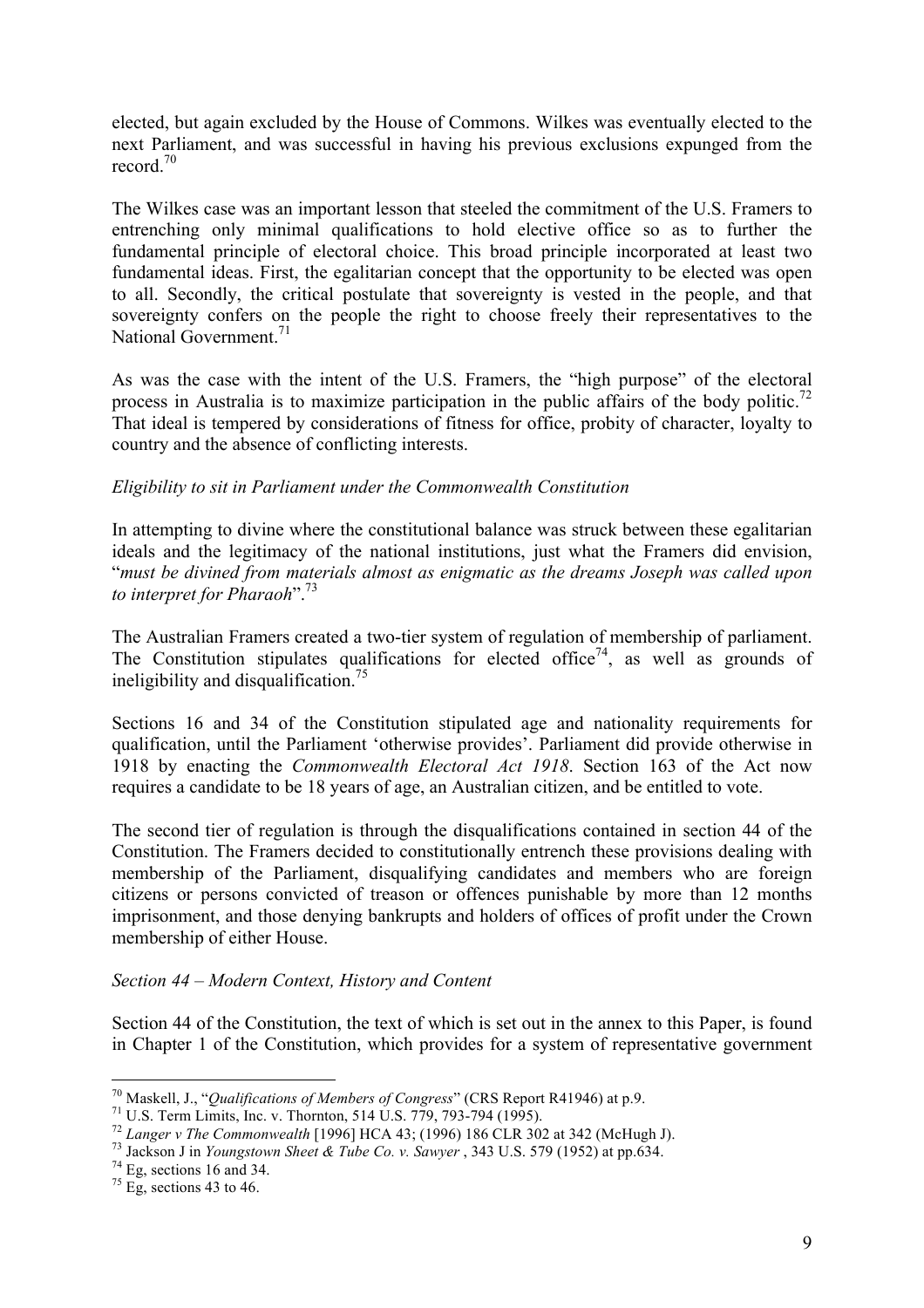and vests the legislative power of the Commonwealth in a Parliament. Dealing as it does with the question of eligibility of members of Parliament, it is the only matter identified in the Constitution where "any person" is given an express right to sue to ensure constitutional compliance. 76

Section 44 finds its place amongst a suite of other relevant provisions, including:

- Section  $16$  which provides that the qualifications of a Senator shall be the same as those of a Member of the House of Representatives.
- Section 43 which provides that a Member of either House of the Parliament shall be incapable of being chosen or of sitting as a Member of the other House.
- Section 45 which provides, *inter alia*, that if a Senator or Member of the House of Representatives becomes subject to any of the disabilities mentioned in s.44, or takes the benefit of a law relating to bankruptcy or takes any fee for services rendered to the Commonwealth or for services rendered in the Parliament, the place shall become vacant.
- Section 46 which provides that until the Parliament otherwise provides any person declared to be incapable of sitting shall be liable to pay a financial penalty to any person who sues for it. $77$
- Section 47 which provides that until the Parliament otherwise provides, any question respecting qualification should be determined by the relevant House in which the question arises;<sup>78</sup> and
- Section 48 Until Parliament otherwise provides, each Senator and Member of the House shall receive an allowance of a designated amount.<sup>79</sup>

As to s.47, s.51(xxxvi) of the Constitution confers legislative power on the Parliament in respect of "*matters in relation to which the constitution makes provision until the Parliament otherwise decides*"; and s.76(ii) provides that Parliament may make laws conferring original jurisdiction on the High Court in any matter arising under any laws made by Parliament.

In the exercise of its powers under  $s.51(xxxv)$ , the Parliament enacted provisions of the *Commonwealth Electoral Act 1918* which:

(a) included ss.353 which provided that the validity of an election or return may be disputed by petition addressed to the Court of Disputed Returns and not otherwise; and

<sup>&</sup>lt;sup>76</sup> see s.46.<br><sup>77</sup> Now replaced by the *Common Informers (Parliamentary Disqualifications) Act 1975* which provides in s.3 for a much reduced regime of penalties, and in s.4 that a person is not liable to pay any sum under s.46 and that no suit shall be instituted or heard in pursuant of that section.

<sup>78</sup> Now replaced by provisions in the *Commonwealth Electoral Act 1918* (Cth) providing for exclusive jurisdiction in the High Court sitting as the Court of Disputed Returns.

<sup>79</sup> Now replaced by the *Remuneration Tribunal Act 1973* (Cth) which provides for a procedure for determining the remuneration of Members of Parliament through the Commonwealth Remuneration Tribunal.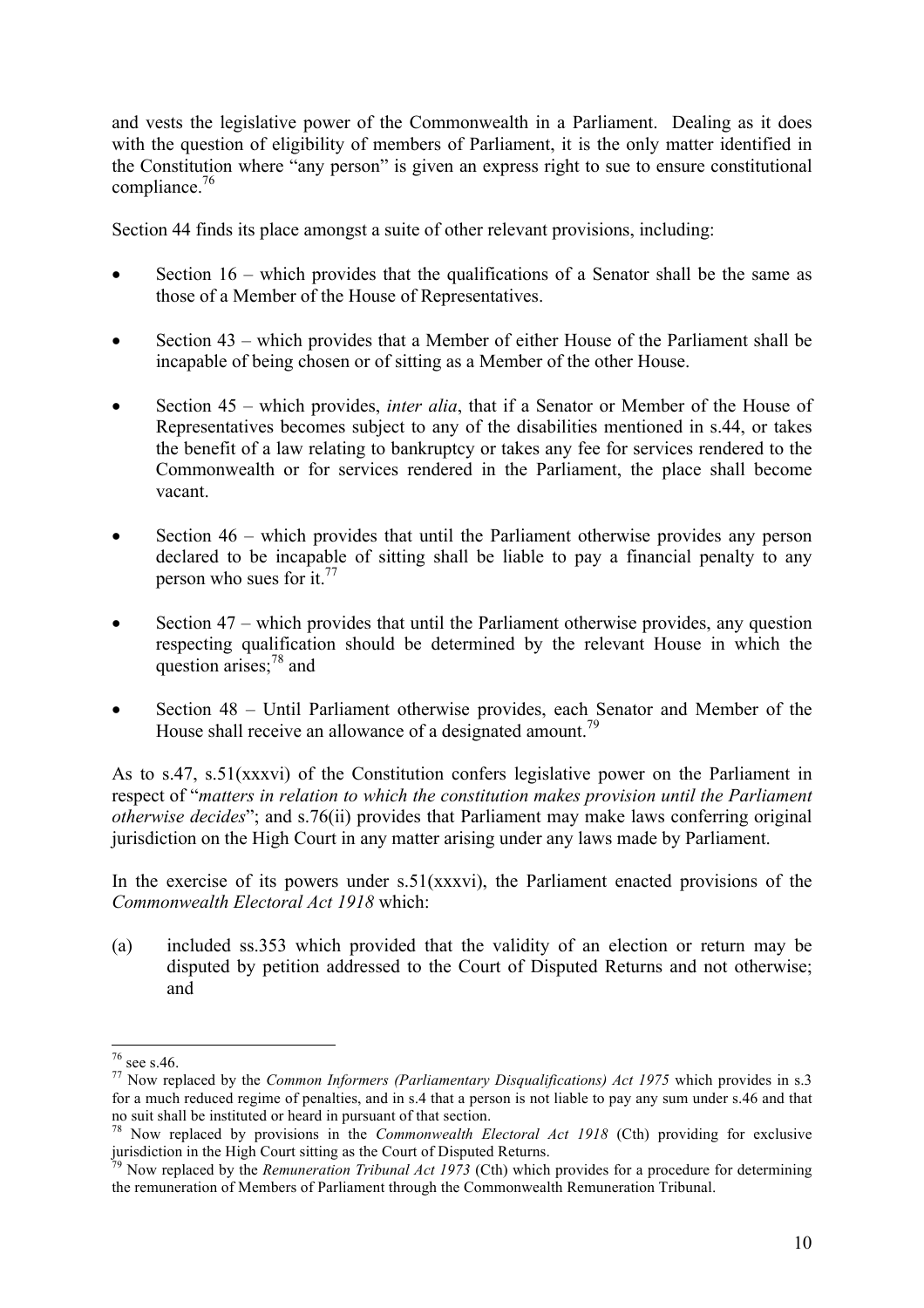- (b) established the High Court as a Court of Disputed Returns: s.354;
- (c) included s.376 of the *Commonwealth Electoral Act 1918* where it was provided that the House may refer a question to the Court of Disputed Returns.

In addition to the disqualifications appearing in the Constitution, the *Commonwealth Electoral Act 1918* itself also provides for additional grounds of disqualification, or (at least) mandatory qualifications. Thus,  $s.163(1)(b)$  of the Act (enacted under  $s.51(xxxv)$ ) replacing the effect of s.34 of the Constitution) provided, as a qualification of a member of the House of Representatives that the person must be an Australian citizen.<sup>80</sup>

The nature of the jurisdiction exercised in relation to matters regarding s.44 of the Constitution was discussed and analysed in *Sue v Hill* (1999) 199 CLR 462.

In circumstances where it is alleged, e.g. that a disqualifying feature answering the description in s.44 exists, the challenge is made under s.353(1) of the *Commonwealth Electoral Act* which, in conjunction with s.354, constitutes a law comparing original jurisdiction on the High Court in respect of a matter arising under the Constitution or involving its interpretation.

When the Court of Disputed Returns is considering disqualification under s.44, it is exercising the judicial power of the Commonwealth. This is so notwithstanding the fact that the Court is considering the same sort of question as could previously be determined by the legislative arm as an exercise of legislative power.

Section 48 of the Constitution is a reflection of the debate which took place in the US in the  $19<sup>th</sup>$  century concerning the appropriateness of payment of Congressmen<sup>81</sup> – with a statutory provision for payment representing a balance between the "purist view" and "egalitarian considerations".<sup>82</sup>

# *History of the Relevant Statutory Provisions*

# *A. UK Legislation*

In the UK, legislation prior to the 1868 *Parliamentary Elections Act*  $(UK)^{83}$  gave to the respective Houses of the UK Parliament jurisdiction analogous to that described in s.47 of the Australian Constitution<sup>84</sup>

The *Parliamentary Elections Act 1868* (UK) conferred on the judges of the superior courts of common law exclusive jurisdiction to determine disputes as to the election and return of members – although (paradoxically) the House of Commons continued thereafter to

<sup>&</sup>lt;sup>80</sup> and a Senator: s.163(2); These were the provisions ultimately relevant in Re Wood (1988) 167 CLR 145.<br><sup>81</sup> see the discussion by Keane J in Day (No 2) [2017] HCA 14 at [181].<br><sup>82</sup> Balance is seen in a variety of resp

during a defined period and not a permanent disqualification – as originally proposed by the Framers: see *Re Culleton* (*No 2*) [2017] HCA 4 at [65] per Nettle J.

<sup>&</sup>lt;sup>83</sup> as collected in *Bradlaugh v Clark* (1883) 8 App Cas 354 at 363-8. <sup>84</sup> *Re Wood* (1988) 167 CLR 145 at p.157.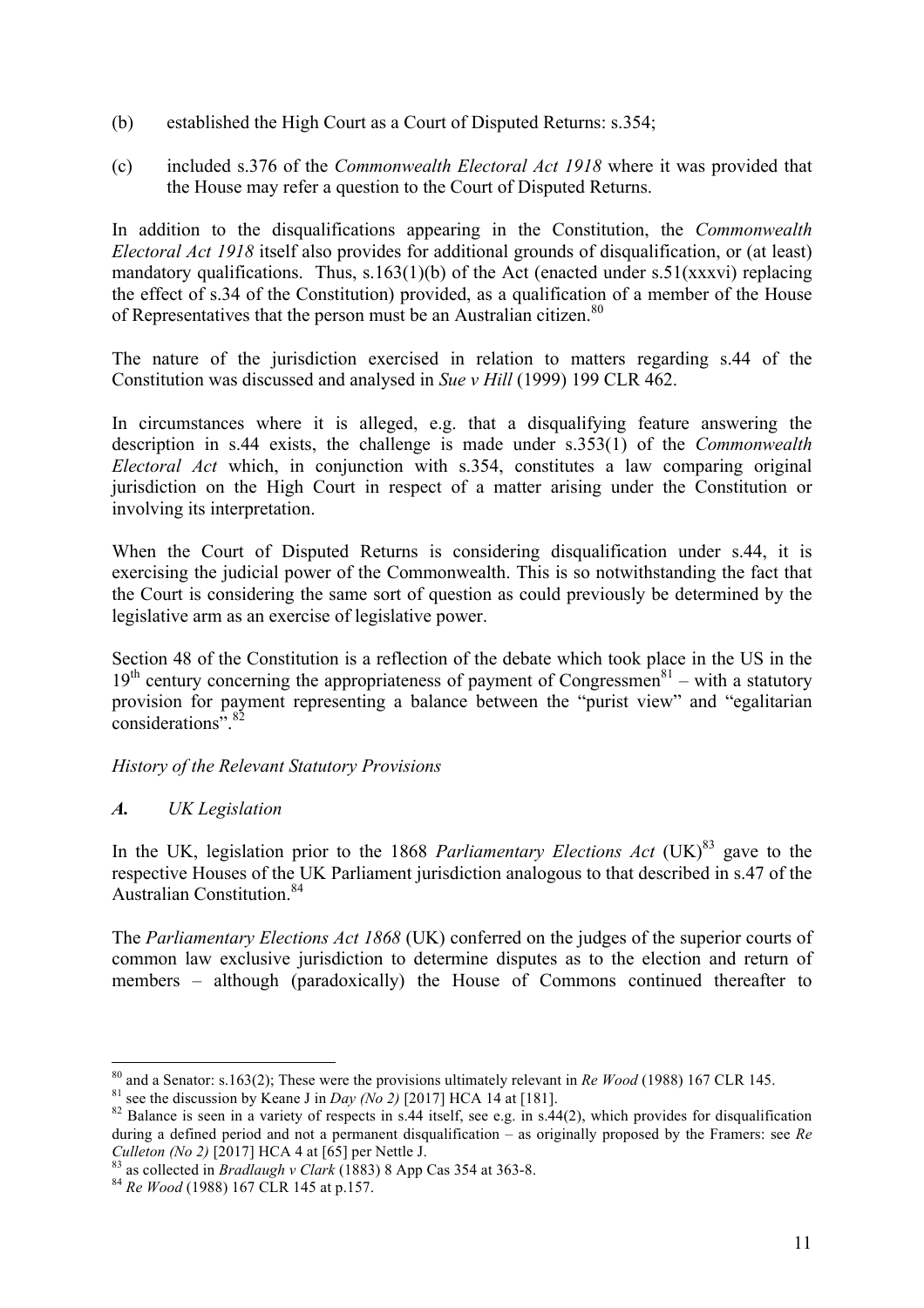determine questions relating to the qualification of members.<sup>85</sup> Grounds for disqualification under the Act included bribery, undue influence and alienage.<sup>86</sup>

# *B. Australian Legislation*

In Australia some colonies (notably Tasmania and Western Australia) adopted legislation reflecting the 1868 UK Act.

Following the establishment of the Commonwealth, including the insertion of constitutional disqualifications rendering persons incapable of being chosen as Senators or Members of the House, the Commonwealth Parliament adopted the *Commonwealth Electoral Act 1902* establishing the High Court as a Court of Disputed Returns, replacing a situation which the Supreme Court of each State acted as a Court of Disputed Returns. The Act contained the statutory ancestor of the present s.353(1) providing that "the validity of any election or return may be disputed by petition addressed to the Court of Disputed Returns and not otherwise".

Questions concerning qualifications and vacancies were first introduced into Federal Law by the *Disputed Elections and Qualifications Act 1907* (Cth). In *Sue v Hill* (1999) 199 CLR 462, a majority of the Court determined that the validity of an election could be disputed by petition under s.353(1) of the *Commonwealth Electoral Act 1918* on the ground of the incapacity of a Senator or Member based on s.44. That is, the matter did not have to be referred to the Court of Disputed Returns by the relevant House.

# *Some General Propositions Concerning Section 44*

Section 44 spells out different kinds of status which, while existing, render "*any person incapable of being chosen or of sitting*" as a Senator or Member. It has been held that these words refer to the process of being chosen – a process which starts with the date of nominations and ends with the issuing of the writs. $87$ 

As pointed out by Gageler J in *Re Day (No 2)* s.44 has potentially "*automatic and draconian consequences*".<sup>88</sup> By force of s.45(i), if the person is a Senator or Member when the disqualification takes effect "*his place shall thereupon become vacant*".

If a disqualified person is declared duly elected, he or she is nonetheless not "chosen" within the meaning of the Constitution and, accordingly, is not a Senator or Member. If disqualification is proved, a decision then needs to be made (originally by the relevant House and now by the Court of Disputed Returns) as to what is otherwise to happen as a result.

Although s.44 applies equally to candidates for election to the Senate and the House of Representatives, the consequences of a finding that grounds of disqualification exist are likely to be different. *Re Wood* (1988) 167 CLR 145 dealt with the ineligibility of a Senator who was not an Australian citizen, contrary to the requirements of the *Electoral Act*. The Court declined to declare the existence of a vacancy following a finding of ineligibility and accordingly declined an application for a fresh half-Senate election.

<sup>85</sup> *Re Wood* (1988) 167 CLR 145 at pp.157-158. <sup>86</sup> *Sue v Hill* (1999) 199 CLR 462 at [14]. <sup>87</sup> *Sykes v Cleary* (1992) 176 CLR 77 at page 100. 88 at [95].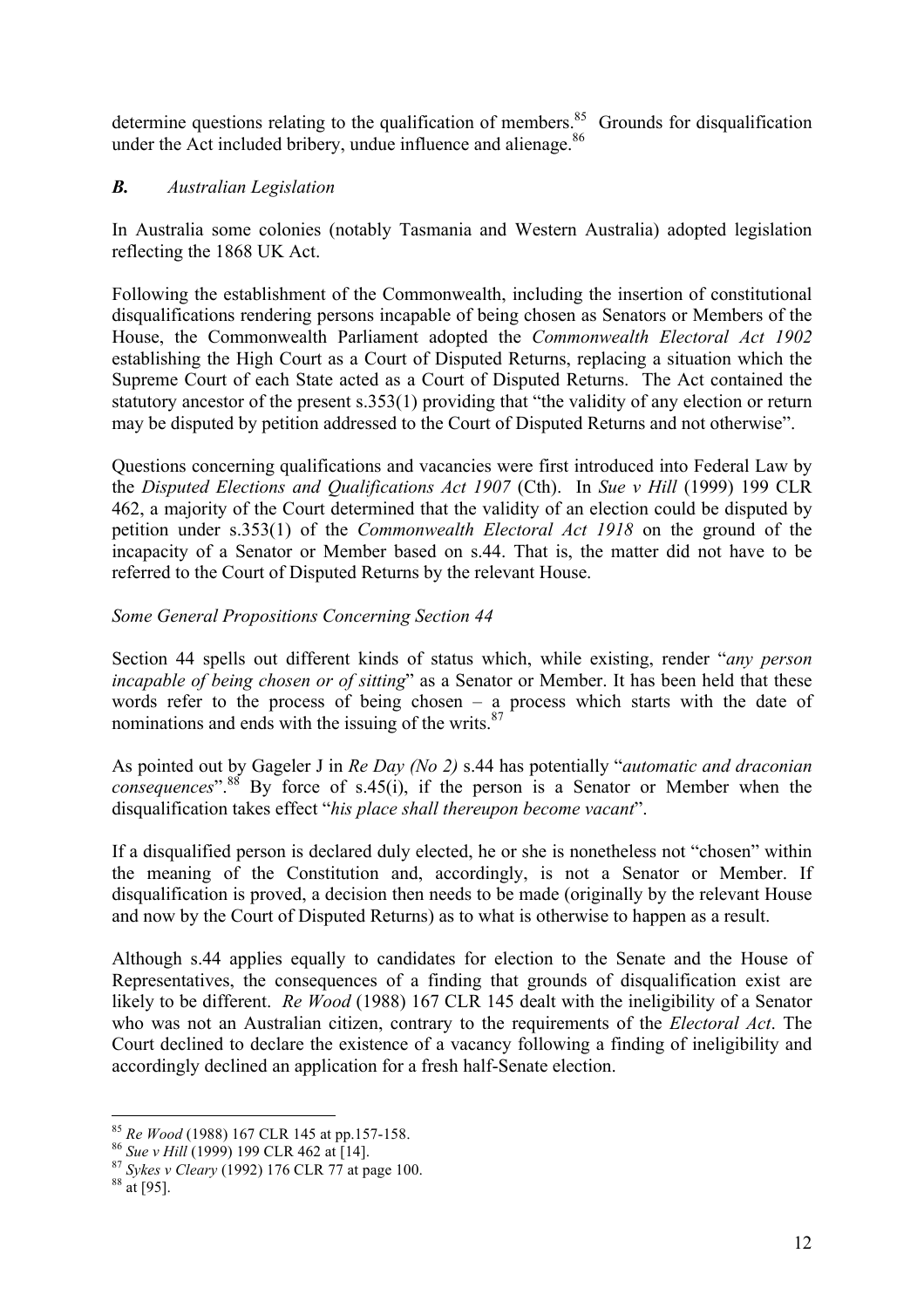The Court determined that all votes were valid except those for the ineligible candidate.<sup>89</sup> The Court accepted that under the preferential proportional system of voting provided for in s.329 of the *Commonwealth Electoral Act 1918*, voters were entitled to indicate their preferences on a contingent basis, ensuring that votes expressing a preference would not be thrown away. The Court held that there was no reason for disregarding the other indications of the voters' preference and likened the position to that which arises where a candidate dies.<sup>90</sup>

The same will not normally apply in the case of a House of Representatives election, where a special count could result in a distortion of the voters' real intentions. The result is that, if a successful candidate for election to the House of Representatives is found to have fallen foul of s.44, there will be a declaration of the existence of a vacancy and the need for a new election.<sup>91</sup>

By force of legislation enacted by the Parliament under s.51(xxxvi) with respect to the matter for which provision is made in s.46, a person who is disqualified is liable to pay a pecuniary penalty for each day on which he sits while disqualified. As a result of the significant consequences, including the deprivation of the democratic right to seek to participate directly in the deliberations of Parliament, the view has been expressed more than once that s.44 should be construed as applicable only to the extent that its words clearly and unambiguously require.<sup>92</sup> Such considerations also underpin earlier and more restrictive approaches to s.44 than would be acceptable today. $93$ 

# *Specific Disqualifying Provisions Within Section 44*

Section 44(i) – Disqualification if a person is **"under any acknowledgment of allegiance, obedience or adherence to a foreign power, or is a subject or citizen or entitled to the rights or privileges of a subject or a citizen of a foreign power".**

When being debated in 1897, an early iteration of s,44(i) required the person to have "*done any act whereby he has become a subject or citizen or entitled to the rights or privileges of a subject or a citizen of a Foreign Power*". Such words would have served to disqualify people who had taken a positive step to acquire the citizenship of another country.

However, the final form is s.44 was much wider, and seems to have been intended to disqualify persons with dual citizenship regardless of whether they acquire their other citizenship voluntarily or involuntarily.

In *Sue v Hill* (1999) 199 CLR 462, the Court decided that the question of whether a person is a citizen of a "foreign power" is to be decided by reference to the classification given to that

<sup>&</sup>lt;sup>89</sup> Thus votes Nuclear Disarmament Party above the line counted, as did votes for qualified individuals below the line.

<sup>90</sup> Citing *Reg. v Mayor of Tewkesbury* (1868) LR 3 QB 629 at p.634; see also *Free v Kelly* (1996) 185 CLR 296 at 302.<br><sup>91</sup> Sykes v Cleary (1992) 176 CLR 77 at 102 and *Free v Kelly* (1996) 185 CLR 296 at 302-3.

<sup>&</sup>lt;sup>92</sup> see (eg) Sykes v Cleary (1992) 176 CLR 77 at 116 and 121 (Deane J) and *Re Day (No 2)* [2017] HCA 14 at  $[96]$  (Gageler J).

<sup>93</sup> e.g. in *Re Webster* (1975) 132 CLR 270 at 280; *cf Re Day (No 2)* [2017] HCA 14 at [39] where three members of the Court found the conclusion that s.44(v) had a purpose wider than the protection of the freedom and independence of Parliamentarians from the influence of the Crown as inescapable.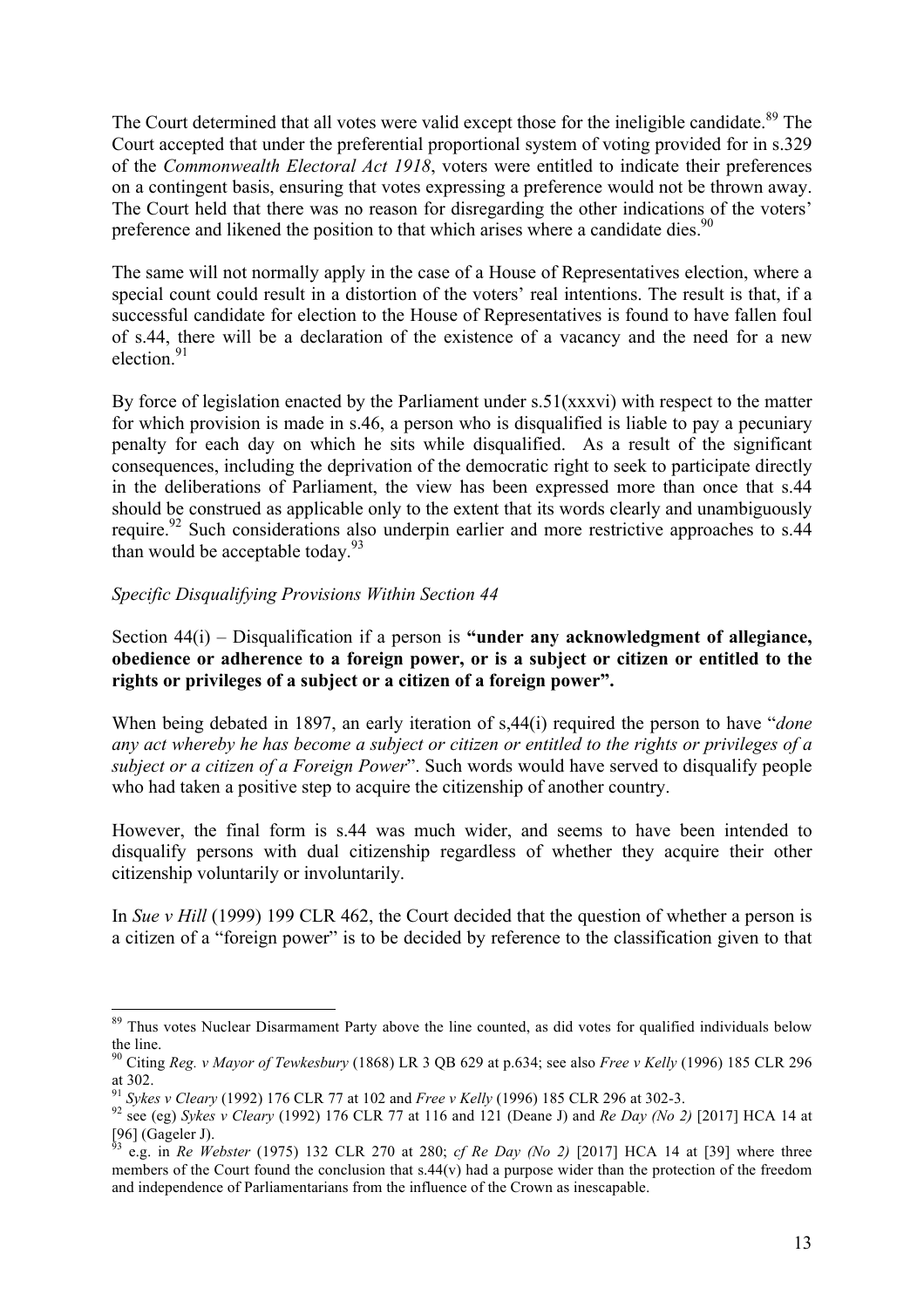person under the law of that country.<sup>94</sup> The status of being a subject or citizen is something that, as a matter of foreign law, may be able to be renounced.<sup>95</sup>

The status of being a subject or a citizen is something that can be achieved by descent. However, in *Nile v Wood* (1988) 167 CLR 133 at 140 the Court suggested (without deciding) that s.44(1) relates only to a person who has formally or informally acknowledged allegiance, obedience or adherence to a foreign power and who has not withdrawn or revoked that acknowledgment.

### *Sykes v Cleary*

*Sykes v Cleary* [1992] HCA 60; (1992) 176 CLR 77 was principally a case about whether Philip Ronald Cleary, who had been declared to be elected at a by-election for the Electoral Division of Wills in the House of Representatives, held an office of profit under the Crown for the purposes of s.44(iv) because he was an officer of the Education Department of Victoria.

However, the petitioner also alleged that two other candidates, John Delacretaz and Bill Kardamitsis, were ineligible for election as, although naturalised Australian citizens, each was a subject or citizen or entitled to the rights or privileges of a subject or citizen of a foreign power within the meaning of s. 44(i) of the Constitution.

Liberal candidate Delacretaz was born in Switzerland in 1923 and from birth was a Swiss citizen. He migrated to Australia in 1951 and became an Australian citizen in 1960. He had held an Australian passport since 1960 and held no other passport. On becoming a citizen, Delacretaz renounced all allegiance to any country or state of which he was a subject or citizen. Under Swiss law, Delacretaz could have made application to the Government of Switzerland to renounce or otherwise terminate his Swiss citizenship but he had not sought to do.

Labor candidate Kardamitsis was born in Greece in 1952 and was from birth a Greek citizen. He moved to Australia in 1969 as a migrant and lived in Australia from that date. In 1975 he became an Australian Citizen. At the time of becoming an Australian citizen he held an expired Greek passport which he relinquished. Like Delacretaz, he renounced all allegiance to any country of whom he was a subject or citizen at that time. He was first issued with an Australian passport in 1978 and three times had travelled to Greece on his Australian passport. He did not, however, specifically renounce his Greek citizenship by making application to the Greek government as permitted by the laws of that country. His position was that he did not know that was necessary or that such a procedure was available.

Mason CJ, Toohey and McHugh JJ noted that international law recognised that foreign citizenship is determined according to the law of the foreign state concerned.

However, they noted that (at p.107):

"*But, there is no reason why s.44(i) should be read as if it were intended to give unqualified effect to that rule of international law. To do so might well result in the disqualification of Australian citizens on whom there was imposed involuntarily by operation of foreign law a continuing foreign nationality, notwithstanding that they had taken reasonable steps to renounce that foreign nationality. It would be wrong to* 

<sup>94</sup>*Sue v Hill* at page 486-7, [47]. <sup>95</sup> *Naturalisation Act 1870* (UK).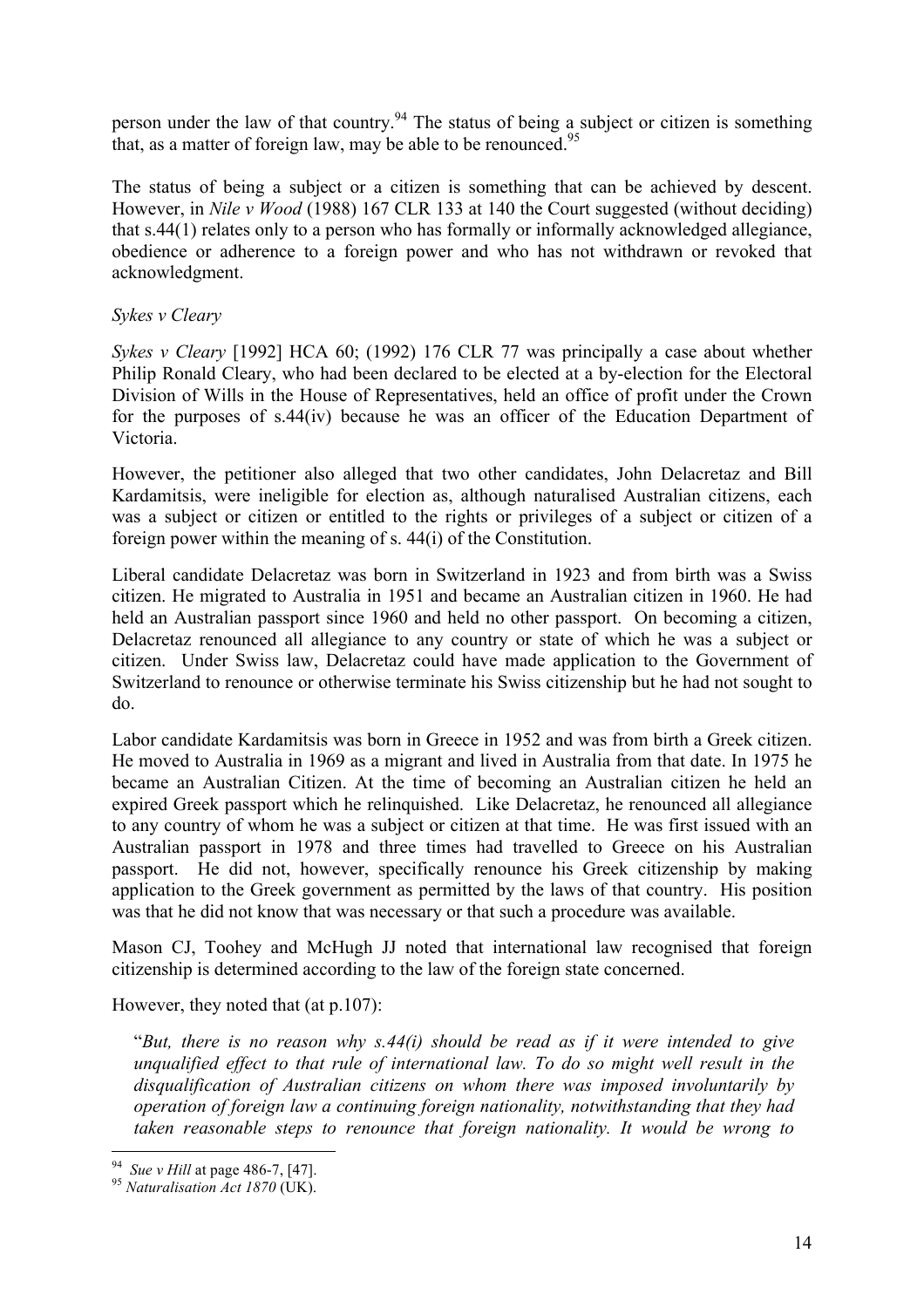*interpret the constitutional provision in such a way as to disbar an Australian citizen*  who had taken all reasonable steps to divest himself or herself of any conflicting *allegiance*".

They went on to say (at p.107):

"… *Section 44(1) finds its place in a Constitution which was enacted at a time, like the present, when a high proportion of Australians, though born overseas, had adopted this country as their home. In that setting, it could scarcely have been intended to disqualify an Australian citizen for election to Parliament on account of his or her continuing to possess a foreign nationality, notwithstanding that he or she had taken reasonable steps to renounce that nationality*".

At p.108 they stated:

"*What amounts to the taking of reasonable steps to renounce foreign nationality must depend upon the circumstances of the particular case. What is reasonable will turn on the situation of the individual, the requirements of the foreign law and the extent of the connection between the individual and the foreign State of which he or she is alleged to be a subject or citizen. And it is relevant to bear in mind that a person who has participated in an Australian naturalization ceremony in which he or she has expressly renounced his or her foreign allegiance may well believe that, by becoming an Australian citizen, he or she has effectively renounced any foreign nationality*".

Despite these concluding observations, neither were judged to have taken reasonable steps to renounce their previous citizenship, and so were held to be disqualified as candidates.

Brennan J considered that an Australian citizen who has done all that reasonably lies within his power to renounce foreign nationality is not disqualified by s.44(i), so a unilateral declaration is insufficient if a further step could reasonably have been taken. Gaudron J dissented, attaching importance to the renunciation of foreign citizenship required on acquisition of Australian citizenship as per the *Citizenship Act 1975* (Cth). 96

The most pragmatic interpretation of s.44(i) is found in the judgment of Deane J. At p... his Honour stated:

"*Section 44(i)'s whole purpose is to prevent persons with foreign loyalties or obligations from being members of the Australian Parliament. The first limb of the subsection (i.e. "is under any acknowledgment of allegiance, obedience, or adherence to a foreign power") involves an element of acceptance or at least acquiescence on the part of the relevant person. In conformity with the purpose of the sub-section, the second limb (i.e. "is a subject or a citizen or entitled to the rights or privileges of a subject or citizen of a foreign power") should, in my view, be construed as impliedly containing a similar mental element with the result that it applies only to cases where the relevant status, rights or privileges have been sought, accepted, asserted or acquiesced in by the person concerned. The effect of that construction of the sub-section is that an Australian-born citizen is not disqualified by reason of the second limb of s.44(i) unless he or she has established, asserted, accepted, or acquiesced in, the relevant relationship with the foreign power. The position is more difficult in a case such as the present where the relationship with the foreign power existed before the acquisition (or re-acquisition) of Australian citizenship. In such a case, what will be involved is not the* 

 <sup>96</sup> pp.133-136.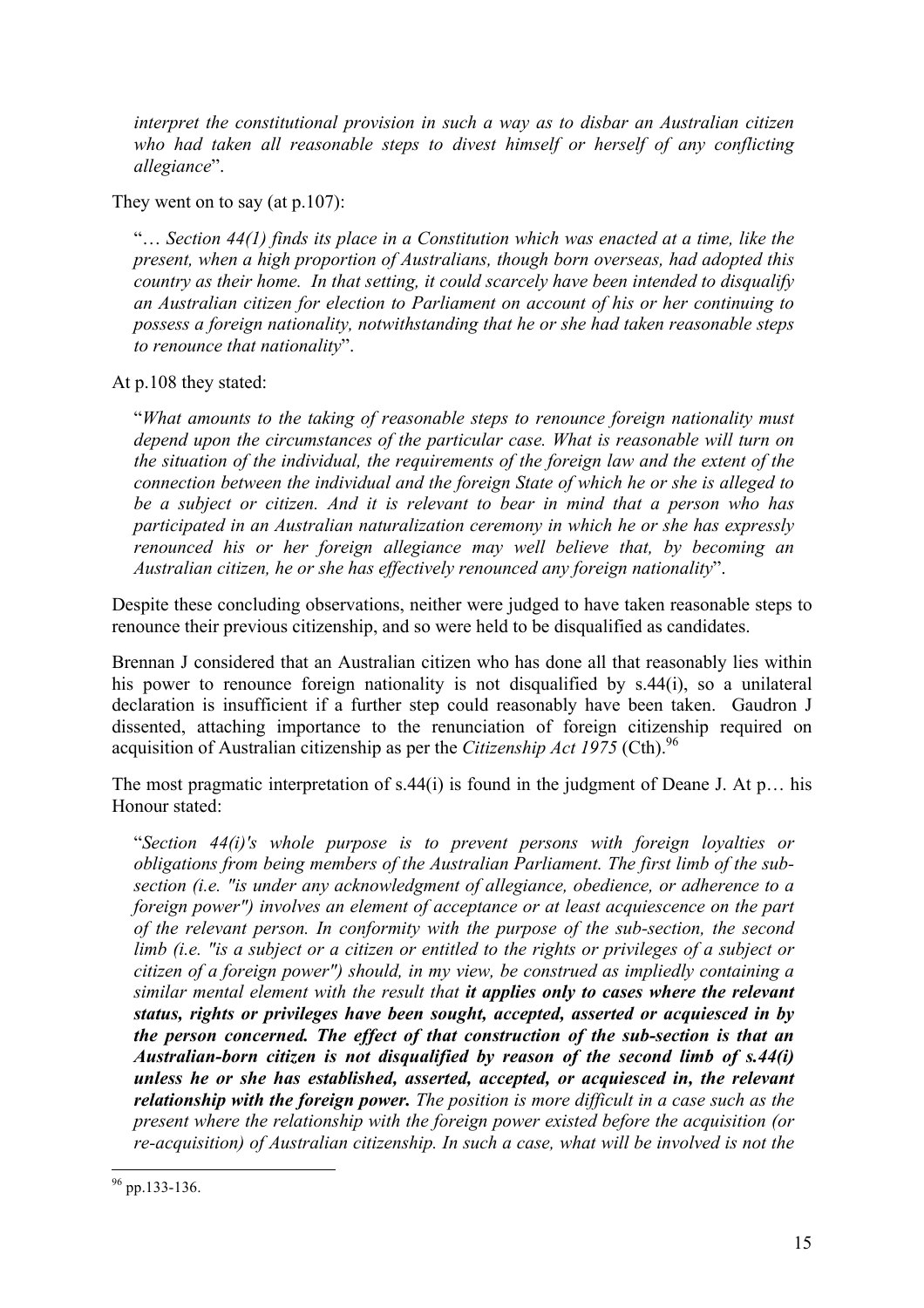*acquisition or establishment, for the purposes of s.44, of the relevant relationship with*  the foreign power but the relinquishment or extinguishment of it."<sup>97</sup>

On the basis of Deane J's view, if the test is whether the "*rights or privileges have been sought, accepted, asserted or acquiesced in by the person concerned*" then a person who acquires foreign without knowledge may not be disqualified under this construction of s.44. However, against this view stands a number of considerations. In the first place, it is apparent that s.44(1) has two separate arms, the second of which refers to an entitlement to foreign citizenship or its benefits. The two individuals held disqualified in *Sykes* were persons who knew that they were originally dual citizens, although they believed that their previous citizenship had lapsed.

The upcoming cases in Australia involve persons who have claimed not to know that they were ever dual citizens at any relevant time. In *Sykes*, Delacretaz and Kardamitsis were held to be disqualified because they had not taken reasonable steps to renounce their citizenship. The Joyce and Canavan cases concern persons who did not know that there was anything to renounce – with the result that the High Court may be faced with the task of determining the reasonableness of their respective positions in this circumstance.

On at least one view, the two candidates in *Sykes* might be argued to have a better case than, at least, Barnaby Joyce, who, though he claims to have made enquiries, otherwise appears to have taken no active steps to address his situation under s.44(1) notwithstanding the fact that he would have known that one of his parents was born outside Australia.

On the other hand, it is arguable that the requirement for the taking of reasonable steps (though referred to in some of the judgments) is not the ultimate test and that the plurality, in rejecting the idea that disqualification of Australian citizens flowed from the involuntary imposition of foreign nationality by operation of foreign law, were expressing a view not dissimilar to that of the view of Deane J. This conclusion might however be difficult to substantiate bearing in mind the actual decision reached.

 $S_{\mu\rho}$  *v Hill*<sup>98</sup>

Mrs Hill was a citizen of the United Kingdom at the time of her election as a Senator in 1988. The substantive question for the Court was whether the United Kingdom answered the description of "*a foreign power*" in s 44(i). Such a question necessarily directed attention to Australia's own development as a sovereign entity from the time of Federation.

The Court had previously decided that the United Kingdom was not a foreign power at Federation.<sup>99</sup> The covering clauses and text of the Commonwealth Constitution itself made it clear that the nation brought into being was "*one indissoluble Federal Commonwealth under the Crown of the United Kingdom of Great Britain and Ireland*".<sup>100</sup>

<sup>97</sup> Emphasis added. 98 *Sue v Hill* [1999] HCA 30; 199 CLR 462. <sup>99</sup> *Kirmani v Captain Cook Cruises Pty Ltd (No 1)* [1985] HCA 8; (1985) 159 CLR 351 at 437 (Deane J), 458 (Dawson J); *Nolan v Minister for Immigration and Ethnic Affairs* [1988] HCA 45; (1988) 165 CLR 178 at 183- 184 (Mason CJ, Wilson, Brennan, Deane, Dawson and Toohey JJ). <sup>100</sup> Preamble.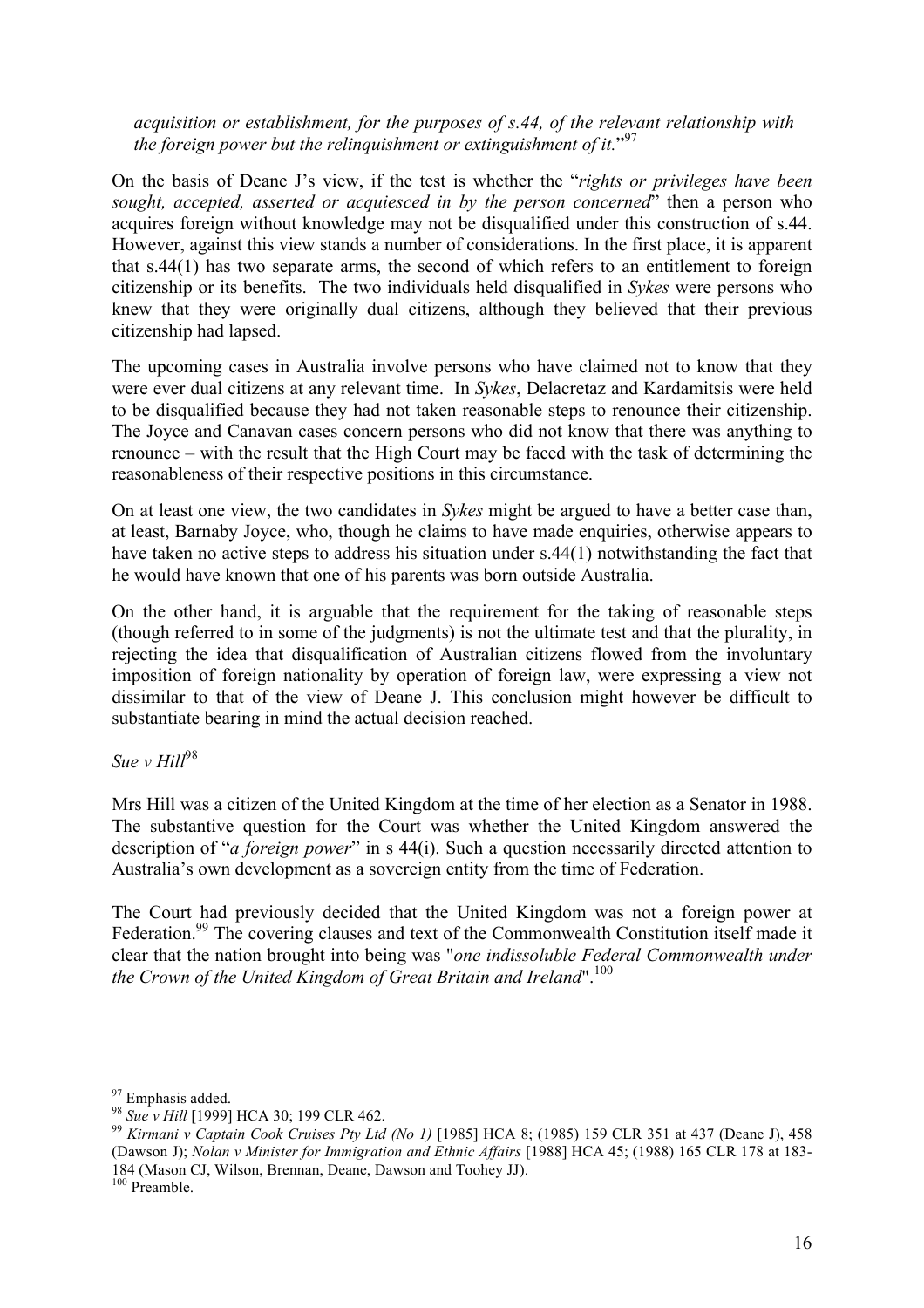Yet this understanding was based on the notion of the indivisibility of the Crown, whereas by virtue of the existence of the States as separate bodies politic, the divisibility of the Crown is was found to be "implicit".<sup>101</sup>

The gradual change in Australia's relationship to the United Kingdom can be traced from the time of the Balfour Declaration in  $1926^{102}$ , to the adoption of the Statute of Westminster in 1942, to the enactment of the *Australian Citizenship Act 1948* (Cth), then to the *Royal Style*  and Titles Act 1973 (Cth)<sup>103</sup>, and finally to the passage of the *Australia Acts*.<sup>104</sup>

It appears that, "*at the very latest, the Commonwealth of Australia was transformed into a sovereign, independent nation with the enactment of the Australia Acts*".<sup>105</sup> The consequence of that transformation is that the United Kingdom became a foreign power for the purposes of s 44(i) of the Constitution.

**Section 44(ii)** – A person is disqualified if he or she is "**attainted of treason, or has been convicted and is under sentence, or subject to be sentenced, for any offence punishable under the law of the Commonwealth or of a State by imprisonment for one year or longer**".

It is only in the circumstance of attainder of treason that the disqualification provided for in s.44(ii) is permanent. It follows that a person who has completed a term of imprisonment for an offence described in s.44(ii) is therefore eligible to be chosen.<sup>106</sup>

It is also clear that the disqualification relating to conviction only operates on a person who has both been convicted of an offence punishable by imprisonment for one year or more *and* is under sentence or subject to be sentenced for that offence.<sup>107</sup>

The reach of s.44(ii) has most recently been discussed in *Re Culleton (No 2)* [2017] HCA 4.

In *Re Culleton (No 2)* [2017] HCA 4 the High Court considered the situation where a person nominating for election to the Senate had, at the date of nomination, been convicted of an offence punishable by a term of imprisonment for one year or longer and was liable to be

<sup>&</sup>lt;sup>101</sup> *Sue v Hill* (1999) 199 CLR 462 at [90] (Gleeson CJ, Gummow & Hayne JJ), [165]-[166] (Gaudron). <sup>102</sup> The Declaration at the 1926 Imperial Conference of British Empire leaders in London confirmed that the Dominions were "*autonomous Communities within the British Empire, equal in status, in no way subordinate one to another in any aspect of their domestic or external affairs, though united by a common allegiance to the* 

*Crown, and freely associated as members of the British Commonwealth of Nations*". <sup>103</sup> Gibbs J in *Southern Centre of Theosophy Inc v South Australia* [1979] HCA 59; (1979) 145 CLR 246 stated that (at p.261): "*[i]t is right to say that this alteration in Her Majesty's style and titles was a formal recognition*  of the changes that had occurred in the constitutional relations between the United Kingdom and Australia".<br><sup>104</sup> The effect of section 1 of the *Australia Act 1986* (Cth) was to deny the extension of the United Kingdom la

to the Commonwealth, the States and the Territories: *Sue v Hill* (1999) 199 CLR 462 at [94] (Gleeson CJ, Gummow & Hayne JJ).

<sup>&</sup>lt;sup>105</sup> Sue v Hill (1999) 199 CLR 462 at [96] (Gleeson CJ, Gummow & Hayne JJ), [173] (Gaudron); see also Kirby, M, "*Constitutional Interpretation and Original Intent: A Form of Ancestor Worship?*" (2000) 24(1) Melbourne University Law Review 1.<br><sup>106</sup> The Court traced the development of the matter of voting rights and imprisonment within the British Empire

in *Roach v Electoral Commissioner* [2007] HCA 43; (2007) 233 CLR 162 from [55] (Gummow, Kirby and Crennan JJ).

<sup>&</sup>lt;sup>107</sup> That is, the references to "conviction" and "sentence" are conjunctive: *Nile v Wood* (1988) 167 CLR 133 at 139.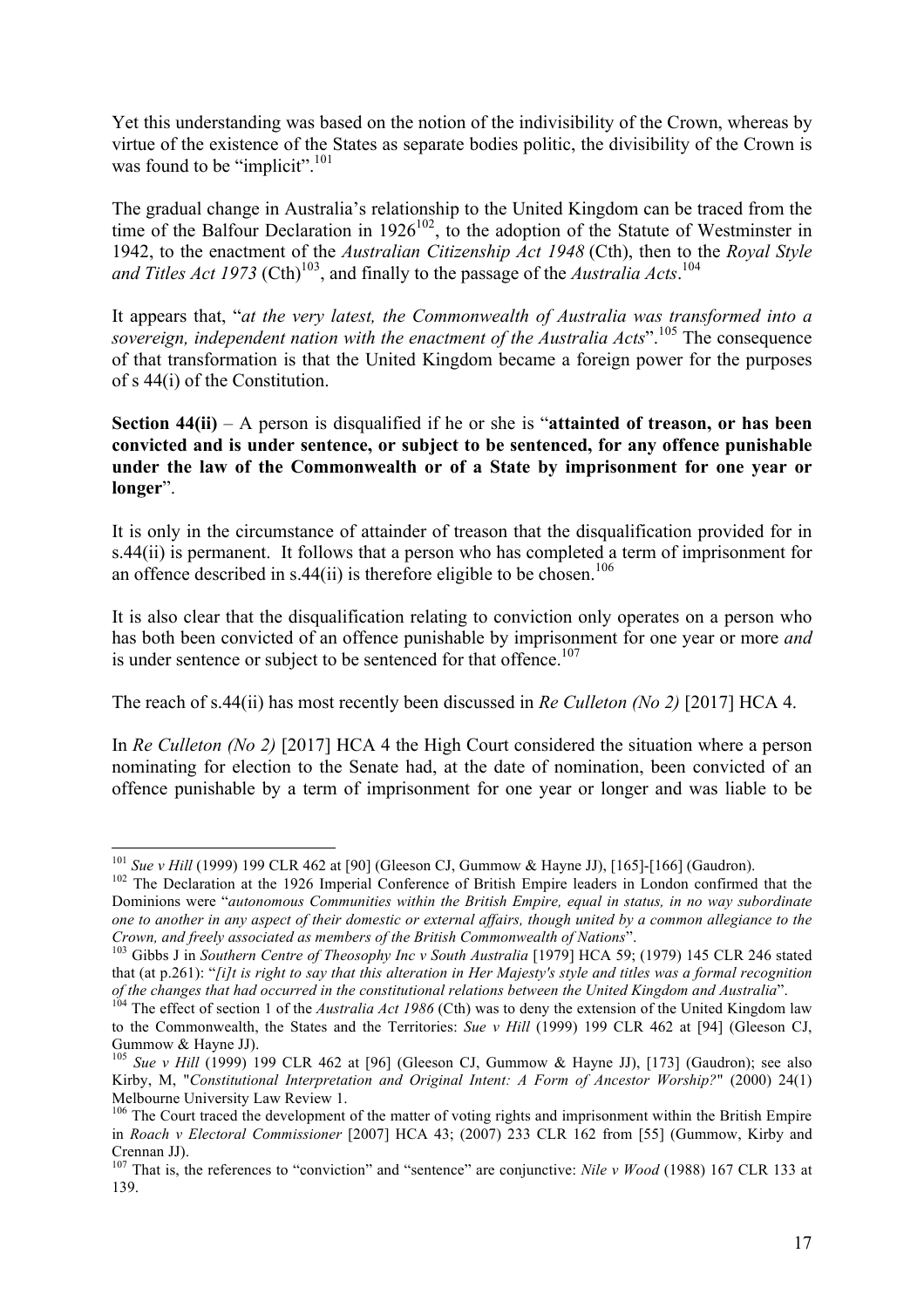sentenced therefore – but where after election as a Senator the conviction was subsequently annulled.

In determining that the candidate was disqualified, the majority (Kiefel, Bell, Gageler and Keane JJ) followed *Nile v Wood* in deciding (at [16]-[22]) that the mere conviction of a designated offence was not enough in itself. In order to be disqualified the candidate had to be either under sentence, or, alternatively, subject to be sentenced from the described offence. The plurality held that the fact of annulment did not assist Culleton as it was retrospective in its effect. The fact remained that at the time of the 2016 election (i.e. the time of nomination through to declaration) Culleton was a person who had been convicted, and was subject to sentence within the terms of s.44(ii).

Nettle J considered that s.44(ii) should be construed as referring to a conviction regardless of whether subsequently annulled. His construction appealed to the need for certainty in the application of the constitutional provision. $108$ 

**Section 44(iii)** – A person is disqualified if he or she is "**an undischarged bankrupt or insolvent**".

In *Nile v Wood* it was held that the adjective "undischarged" in paragraph (iii) attaches both to "bankrupt" and to "insolvent", with the result that "insolvent" means "adjudicated insolvent" and that it is not sufficient to establish simply that a person cannot pay his or her  $debts.$ <sup>109</sup>

**Section 44(iv)** – A person is disqualified if he or she "**holds any office of profit under the Crown, or any pension payable during the pleasure of the Crown out of any of the revenues of the Commonwealth**".

In *Sykes v Cleary* (1992) 176 CLR 77, the Court held that a candidate for election to the House of Representatives who, at the time of nomination and the conducting of the poll was an officer in the Teaching Service of the State of Victoria, was disqualified notwithstanding the fact that he was on leave without pay at all material times and had resigned his position before the declaration of the poll.

The Court determined, as a matter of construction, that s.44(iv) applies to State as well as Commonwealth service, a construction supported by the specific exclusion of State Ministers and the perceived risk of conflict between the obligations of State employees to their State and the duties of members of the relevant House.<sup>110</sup>

Finally, in identifying that the word "chosen" in s.44 related to the whole process commencing from nomination and flowing through to the poll declaration, the Court treated as inevitably irrelevant the fact that by the time of the declaration of the poll Cleary, the successful candidate, had resigned his position.<sup>111</sup>

<sup>&</sup>lt;sup>108</sup> At [58]-[59]; In this respect, Nettle J was appealing to considerations similar to that referred to by the majority in *Sykes*.<br><sup>109</sup> *Nile v Wood* (1988) 167 CLR 133 at 139-140<br><sup>110</sup> see (1992) 176 CLR 77 at 98.<br><sup>111</sup> (1992) 176 CLR 77 at 99.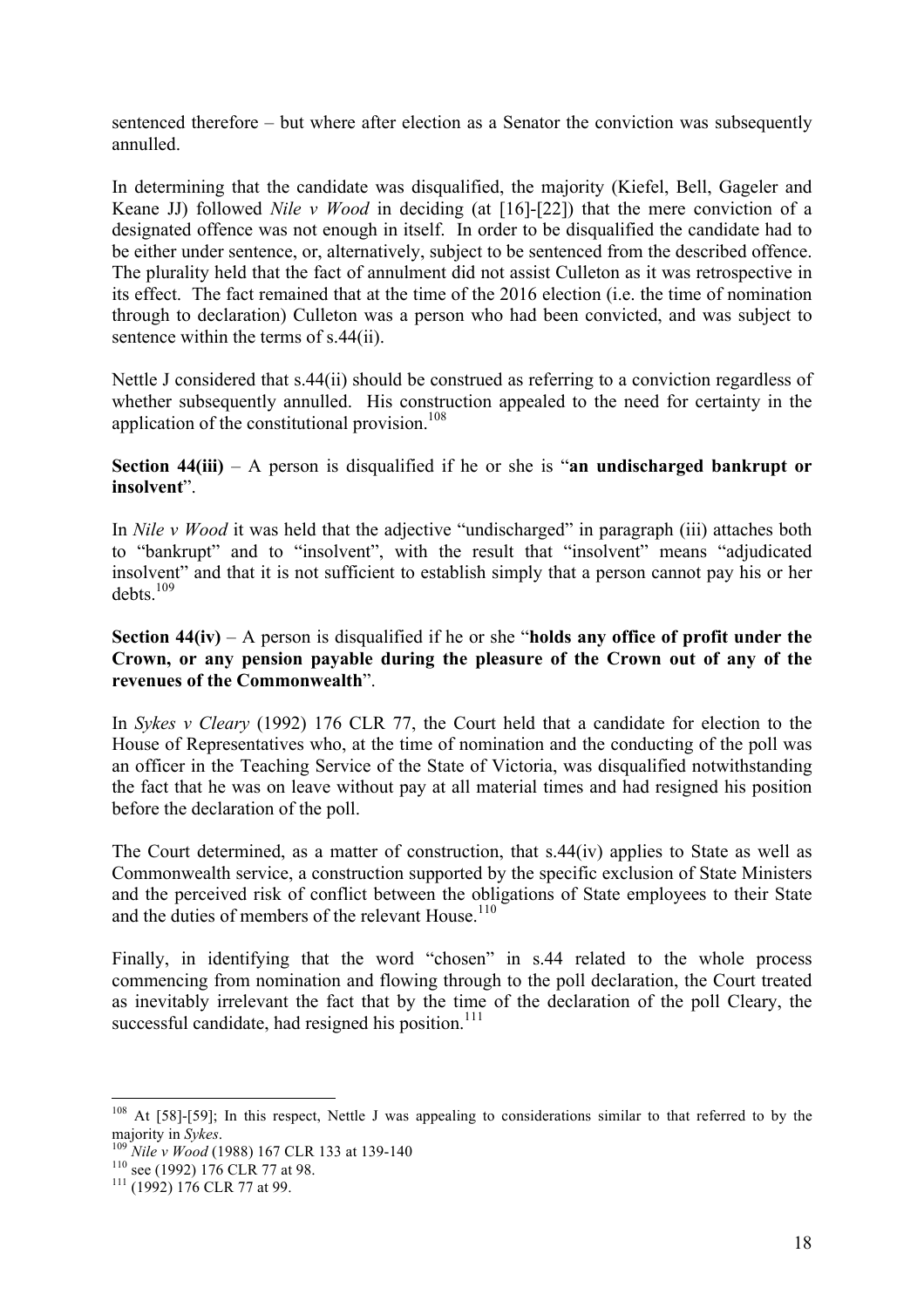**Section 44(v)** – A person is disqualified if he or she "**has any direct or indirect pecuniary interest in any agreement with the public service of the Commonwealth otherwise than as a member and in common with the other members of an incorporated company consisting of more than 25 persons**".

In the course of the Convention Debates, the issue of conflicting pecuniary interests was raised on a number of occasions. In Adelaide in April 1897, Isaac Isaacs said<sup>112</sup>:

"*The public are interested in seeing and ensuring, so far as it is possible to ensure it, that no member of Parliament shall for his own personal profit allow his judgment to be warped in the slightest when he is called upon to decide on questions of public moment*."

In Sydney in September 1897, Mr Isaacs was even more forthright:

"*The object of the clause is to prevent individuals making a personal profit out of their public positions*" 113

Section 44(v) thus serves to ensure that the conscientious discharge of a parliamentarian's duties is not affected by considerations of pecuniary benefit which might be made available to members of the legislative branch of government by reason of their position by officers of the executive government.<sup>114</sup>

*Day No.2*<sup>115</sup>

When elected in 2013, Bob Day owned a building that he wanted to use his electorate office.<sup>116</sup> The Government could not pay rent to him in his capacity as a Senator, and so he rearranged his affairs.

Fullarton Investments then purchased the property as trustee of the Fullarton Road Trust, of which the Day Family Trust was a beneficiary. Fullarton Investments was entitled, pursuant to a lease executed on 1 December 2015, to direct the Commonwealth to pay rent to any person. It nominated "Fullarton Nominees" and on 26 February 2016 directed payment to a bank account. Fullarton Nominees was a business name owned by Mr Day and the bank account was his.

The Commonwealth did not pay the monies, despite two arrears claims, and rescinded the lease after the Department of Finance expressed concerns that Day continued to have a financial interested in Fullarton Rd. Day resigned from the Senate on 1 November 2016.<sup>117</sup>

The question for determination was whether Day had a direct or indirect pecuniary interest arising from the lease with the Commonwealth. There had been one previous decision on

<sup>&</sup>lt;sup>112</sup> Official Report of the National Australasian Convention Debates, (Adelaide), 21 April 1897 at 1037-1038.<br><sup>113</sup> *Official Record of the Debates of the Australasian Federal Convention*, (Sydney), 21 September 1897 at

<sup>1023.&</sup>lt;br><sup>114</sup> Keane J at [183].

<sup>&</sup>lt;sup>115</sup> *Re Day (No 2)* [2017] HCA 14 (5 April 2017).<br><sup>116</sup> Mr Day was the sole director and shareholder of B & B Day Pty Ltd, which was trustee of the Day Family<br>Trust and owner of the property. Mr Day and his wife were am

<sup>&</sup>lt;sup>117</sup> The facts were determined in the course of a trial conducted by Gordon J in trial: *Re Day* (2017) 91 ALJR 262; [2017] HCA 2.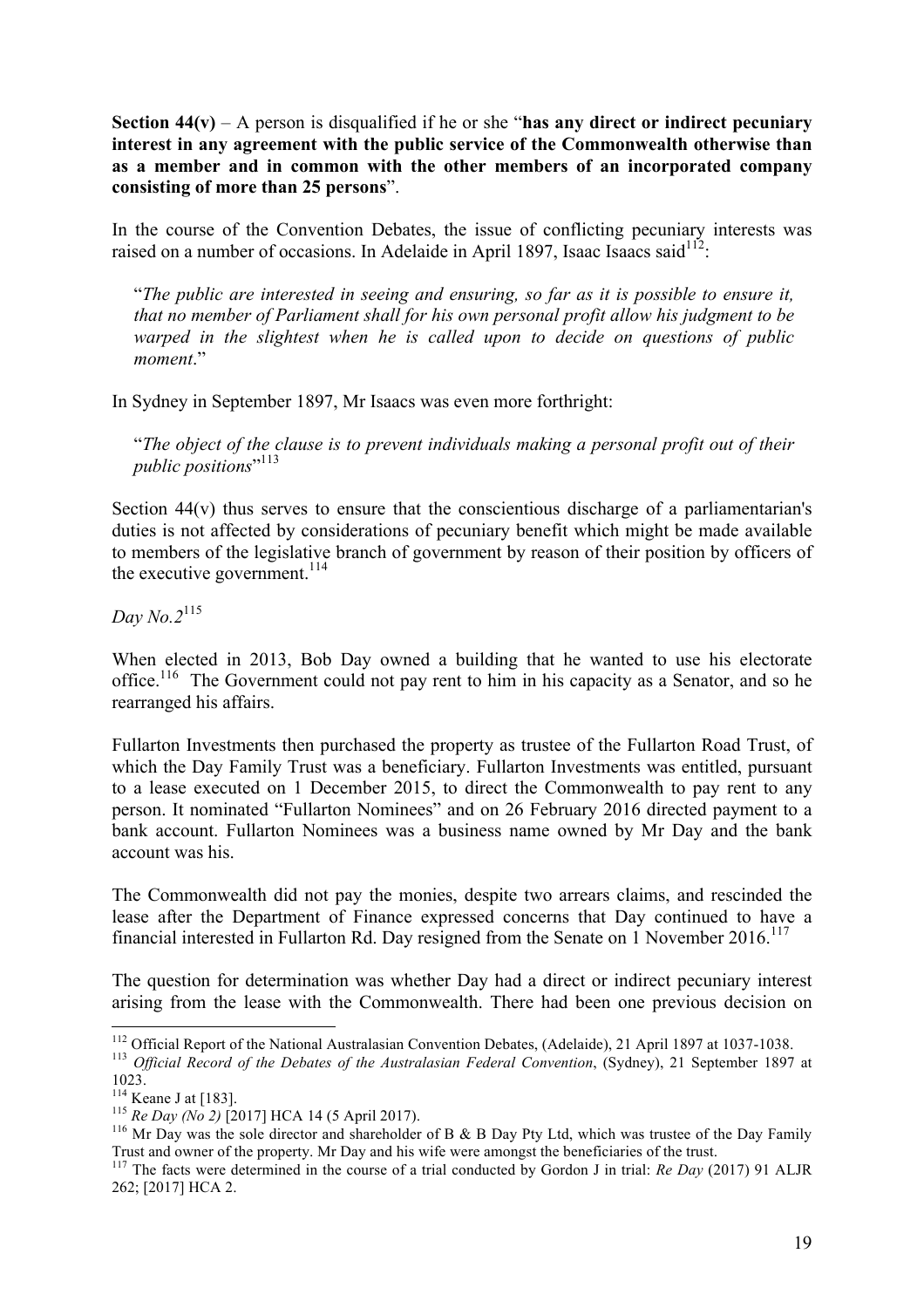section 44(v) of the Constitution, being a decision of Barwick CJ sitting alone as the Court of Disputed Returns in *In re Webster*.<sup>118</sup> Barwick CJ interpreted the section very narrowly basing his construction on the *House of Commons (Disqualification) Act 1782* (UK) which he considered was the 'precise progenitor' of s.44(v).<sup>119</sup> All seven Justices in *Re Day* agreed that *Re Webster* was wrongly decided and should be overruled. The concern of four judgments in *Re Day (No. 2)* was with "*the possibility of a conflict between a parliamentarian's private interests and his or her public duty*". 120

The Court rejected Day's contentions that section  $44(v)$  ought to be narrowly construed due to the penal consequences in section 46.121 It did so on the basis that section 44 held "*a special status, because it is protective of matters which are fundamental to the Constitution, namely representative and responsible government in a democracy*".122

The Court also rejected the submission that Day had to be a named party to the lease to hold an 'interest'. Such an interpretation would fail to account for the word "indirect" in section  $44(v)$ .<sup>123</sup> Day had argued, by apagoge, for a narrower interpretation through use of scenarios including one involving a politician who owns a property with a spouse who is a public servant, and where both are jointly liable for the mortgage repayments.<sup>124</sup> In this example, the politician would not have an indirect pecuniary interest.

The "*automatic and draconian consequences*" of section 44 meant it needed to be interpreted in such a way to ensure the greatest certainty of operation that is consistent with its language and purpose.<sup>125</sup> To achieve this, section  $44(v)$  must be read so that it does not extend to agreements by the Executive government involving laws of general application – such as the purchase of stamps or government bonds.<sup>126</sup>

The Court unanimously held that Day's expected (though not guaranteed) financial benefit constituted an 'indirect pecuniary interest' within the meaning of  $s$  44(v), that he was thus disqualified from being chosen or sitting as a Senator, and that the vacancy should be filled by a special count of ballot papers.

Four justices (Kiefel CJ, Bell and Edelman JJ and Keane J) held that the vacancy arose on 26 February 2016, the date on which the direction of payment to Day was made. The remainder (Gageler, Nettle and Gordon JJ) held that the vacancy arose on 1 December 2015, the date of the execution of the lease.

# *Draft Conclusions*

At the time of writing this paper, the following politicians had been referred to the High Court for determination of their status under  $s.44(i)$  – with a question mark over many more members of parliament:

<sup>&</sup>lt;sup>118</sup> [1975] HCA 22; (1975) 132 CLR 270.<br>
<sup>119</sup> [1975] HCA 22; (1975) 132 CLR 270 at 278.<br>
<sup>120</sup> At [23].<br>
<sup>121</sup> As Barwick CJ had done in *Re Webster* (1975) 132 CLR 270 at 279.<br>
<sup>122</sup> For example, at [72] per Kiefel CJ,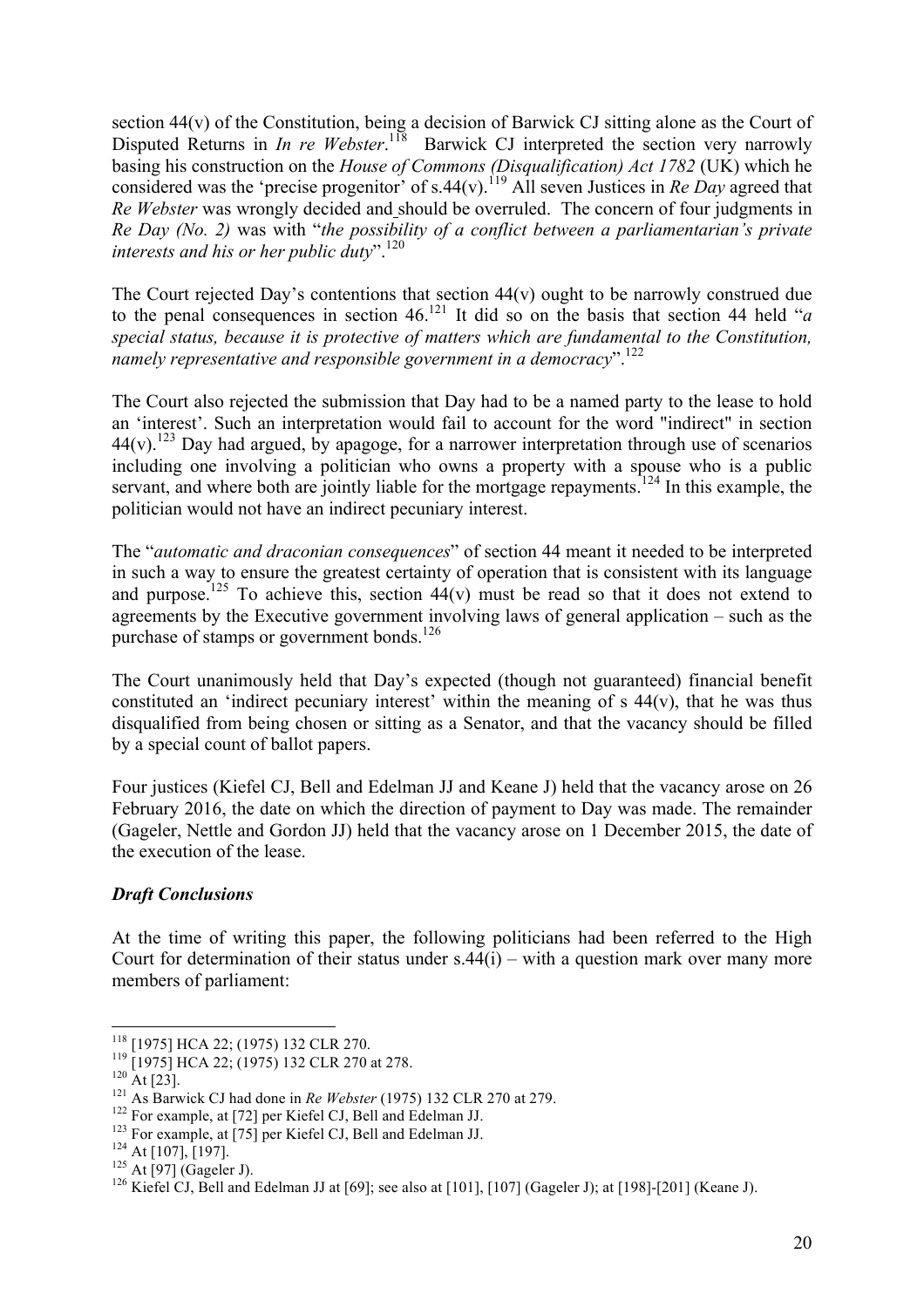- Deputy Prime Minister and Leader of the National Party, Barnaby Joyce.

- Nationals deputy leader, Senator Fiona Nash.
- Nationals Senator Matt Canavan.
- One Nation Senator Malcolm Roberts.
- Family first Senator Nick Xenophon
- Greens' Senator Scott Ludlam (resigned).
- Greens' Senator Larissa Waters (resigned).

There has also been a case commenced under s.44(v) in respect of Nationals MP Dr David Gillespie, who is a member of the House (where the Coalition Government enjoys a one seat majority). He owns a complex of shops in Port Macquarie, and leases one of the shops to a person who runs an outlet of Australia Post. The issue is whether this is an indirect pecuniary benefit for the purposes of s.44(v). The case has been brought by Peter Alley, the defeated ALP candidate for the seat of Lyne won by Gillespie at the 2016 federal election.

We do not make any prognostications at this stage. Based on existing authority, the answers do not appear to be straightforward.

As discussed above, a solution for s.44(i) might have been derived from the wording debated in 1897, which at one stage required the person to have "*done any act whereby he has become a subject or citizen or entitled to the rights or privileges of a subject or a citizen of a Foreign Power*".

Such words would have served to disqualify people who had made a positive step to acquire the citizenship of another country. However, this was not the final iteration. The final form is s.44 was much wider, and seems to have been intended to disqualify persons with dual citizenship regardless of whether they acquire their other citizenship voluntarily or involuntarily. Was this deliberate?

Sir John Hannah Gordon, a South Australian delegate to the Federal Convention, wanted to add the words "*or who has not since been naturalised*" to Section 44. This idea was not taken up. "*You cannot have two allegiances*" said Patrick McMahon Glynn.

At the time the constitution was written, there were no Australian citizens. They were "British subjects". Australian citizenship wasn't created until 1949. Pre *Sue v Hill*, it would have meant that English, Canadians and New Zealander citizens would not have been considered to be subject to the terms of s.44(i). Barnaby Joyce (New Zealand), Malcolm Roberts (UK), and former Greens senators Scott Ludlam (New Zealand) and Larissa Waters (Canada) would not have been affected by Section 44. Mr Canavan's Italian citizenship would have still been a problem.

We await determination of these matters with bated breath.

To be continued.

# **RCK & TJD**

**25 August 2017**